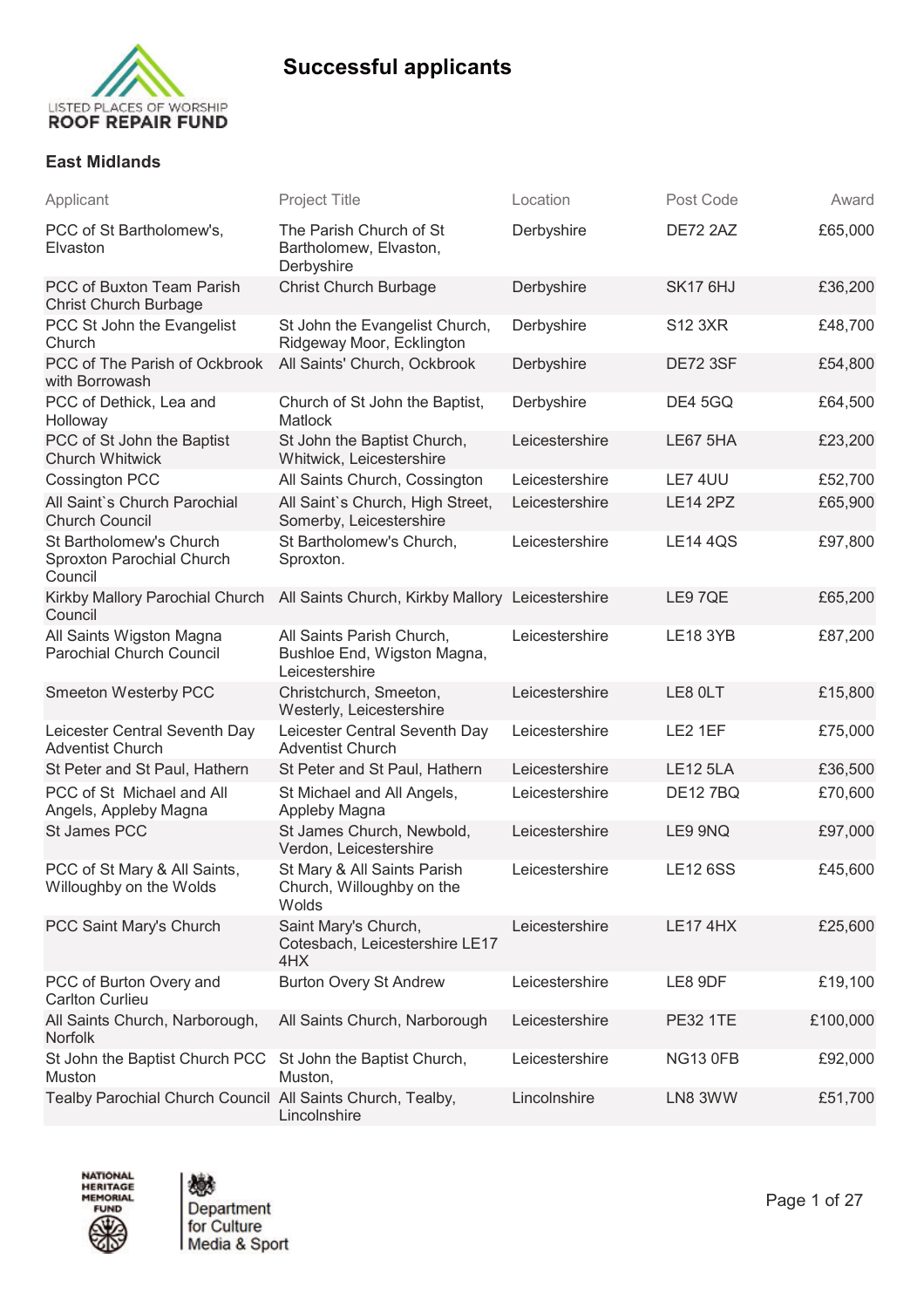

#### **East Midlands**

| Applicant                                                                            | <b>Project Title</b>                                                   | Location         | Post Code       | Award   |
|--------------------------------------------------------------------------------------|------------------------------------------------------------------------|------------------|-----------------|---------|
| PCC of St Nicholas Church<br>Cabourne                                                | St Nicholas Church, Cabourne,<br>replace tiles & felt                  | Lincolnshire     | LN7 6HU         | £52,100 |
| Scotton Parochial Church<br>Council                                                  | St Genewys Church, Scotton                                             | Lincolnshire     | <b>DN21 3QP</b> | £13,100 |
| St Firmin's Church                                                                   | The Church of St Firmin,<br>Thurlby, Diocese of Lincoln                | Lincolnshire     | <b>PE10 0EH</b> | £20,100 |
| Burton by Lincoln Village<br>Church Committee (part of the<br>Springline Parish PCC) | The Church of St Vincent,<br><b>Burton By Lincoln</b>                  | Lincolnshire     | LN1 2RD         | £34,100 |
| Scampton DCC, part of the<br>Springline PCC                                          | Scampton, St John the Baptist                                          | Lincolnshire     | <b>LN1 2SE</b>  | £78,200 |
| The Churches Conservation<br>Trust                                                   | All Saints, Haugham                                                    | Lincolnshire     | <b>LN118PU</b>  | £40,600 |
| Claypole PCC                                                                         | St Peter's Church, Claypole                                            | Lincolnshire     | <b>NG23 5AD</b> | £46,700 |
| The Parochial Church Council of The Parish & Priory Church of<br>Deeping St. James   | S. James, Deeping St. James                                            | Lincolnshire     | <b>PE10 0HE</b> | £51,900 |
| Sausthorpe St Andrew PCC                                                             | St Andrew's Church,<br>Sausthorpe, Lincolnshire                        | Lincolnshire     | <b>PE23 4JL</b> | £90,300 |
| Frampton St Marys Parochial<br><b>Church Council</b>                                 | Frampton St Mary the Virgin,<br>Frampton Roads, Frampton               | Lincolnshire     | <b>PE217AF</b>  | £46,300 |
| PCC of St Mary's Church,<br>Horncastle                                               | St Mary's Church, Horncastle                                           | Lincolnshire     | LN9 5HW         | £83,600 |
| <b>Holy Trinity Church</b><br>Deanshanger                                            | Holy Trinity Church,<br>Deanshanger, South Northants                   | Northamptonshire | <b>MK19 6JP</b> | £56,800 |
| <b>Thrapston Baptist Church</b>                                                      | <b>Thrapston Baptist Church</b>                                        | Northamptonshire | <b>NN14 4NF</b> | £16,100 |
| PCC of St Mary Magdalene,<br>Yarwell                                                 | St Mary Magdalene, Yarwell                                             | Northamptonshire | PE8 6PS         | £35,100 |
| St Mary's Church Dallington<br><b>PCC</b>                                            | Church of St Mary, Dallington,<br>Northampton                          | Northamptonshire | NN57AA          | £29,900 |
| <b>Welton PCC</b>                                                                    | St Martins Church, Welton                                              | Northamptonshire | <b>NN11 2SZ</b> | £17,800 |
| PCC St James Church                                                                  | St James Church Northampton                                            | Northamptonshire | <b>NN5 5LE</b>  | £15,200 |
| Rothersthorpe PCC                                                                    | St Peter & St Paul,<br>Rothersthorpe                                   | Northamptonshire | NN7 3JD         | £69,600 |
| Castle Hill United Reformed<br>Church, Northampton                                   | <b>Castle Hill United Reformed</b><br>Church, Northampton              | Northamptonshire | NN12RH          | £43,000 |
| Parish Church of St Nicholas,<br>Great Doddington,<br>Northamptonshire               | Parish Church of St Nicholas,<br>Great Doddington,<br>Northamptonshire | Northamptonshire | <b>NN8 5FH</b>  | £29,200 |
| St Leonards Church                                                                   | St Leonards Church, Loddington                                         | Northamptonshire | <b>NN14 1LA</b> | £35,200 |
| St Mary's PCC                                                                        | St Mary's Church, Radcliffe-on-<br>trent                               | Nottingham       | <b>NG12 2FD</b> | £78,700 |
| District Church Council of St.<br>Michael the Archangel                              | Church of St. Michael the<br>Archangel, Retford                        | Nottinghamshire  | <b>DN22 7AY</b> | £74,100 |
| PCC of St Michael & All Angels<br>Averham                                            | St Michael & All Angels Church,<br>Averham                             | Nottinghamshire  | <b>NG23 5RB</b> | £65,000 |
| PCC of St Laurence's Church,<br>Gonalston                                            | St Laurence, Gonalston.<br>Diocese of Southwell and<br>Nottingham      | Nottinghamshire  | <b>NG14 6DX</b> | £90,200 |





Page 2 of 27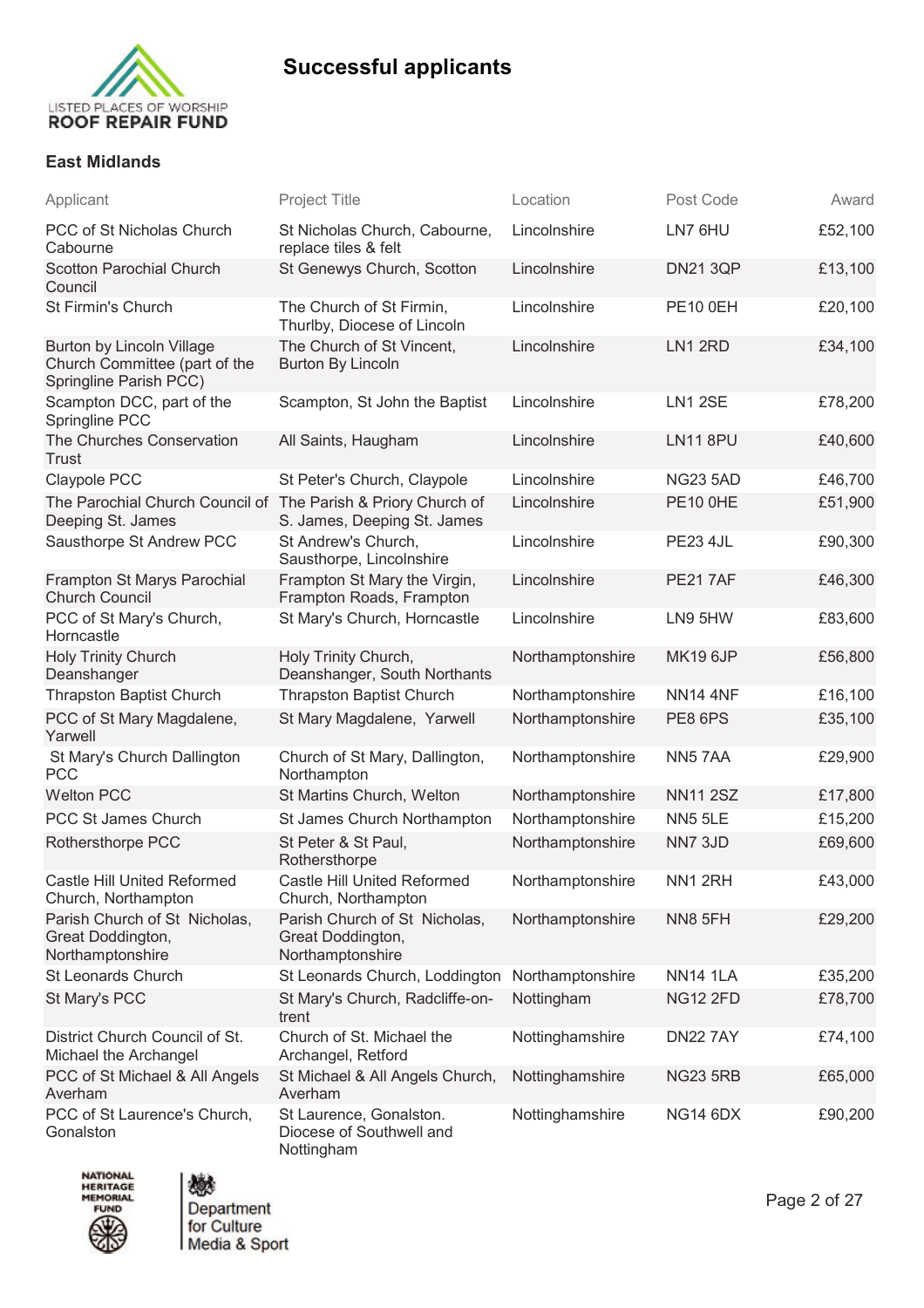

### **East Midlands**

| Applicant                                            | Project Title                                                         | Location        | Post Code       | Award   |
|------------------------------------------------------|-----------------------------------------------------------------------|-----------------|-----------------|---------|
| St Michael's with St Anne's<br>PCC, Sutton Bonington | St Anne's Church, Sutton<br>Bonington, Nottinghamshire                | Nottinghamshire | <b>LE12 5NJ</b> | £31,000 |
| PCC of St Peters, East Drayton                       | St Peters Church, East Drayton                                        | Nottinghamshire | <b>DN22 0LF</b> | £35,000 |
| North Luffenham Parochial<br><b>Chuich Council</b>   | St John the Baptist Church of<br>England, North Luffenham,<br>Rutland | Rutland         | <b>LE15 8JR</b> | £11,000 |

NATIONAL<br>HERITAGE<br>MEMORIAL **FUND** 

燃 Department<br>for Culture<br>Media & Sport

Page 3 of 27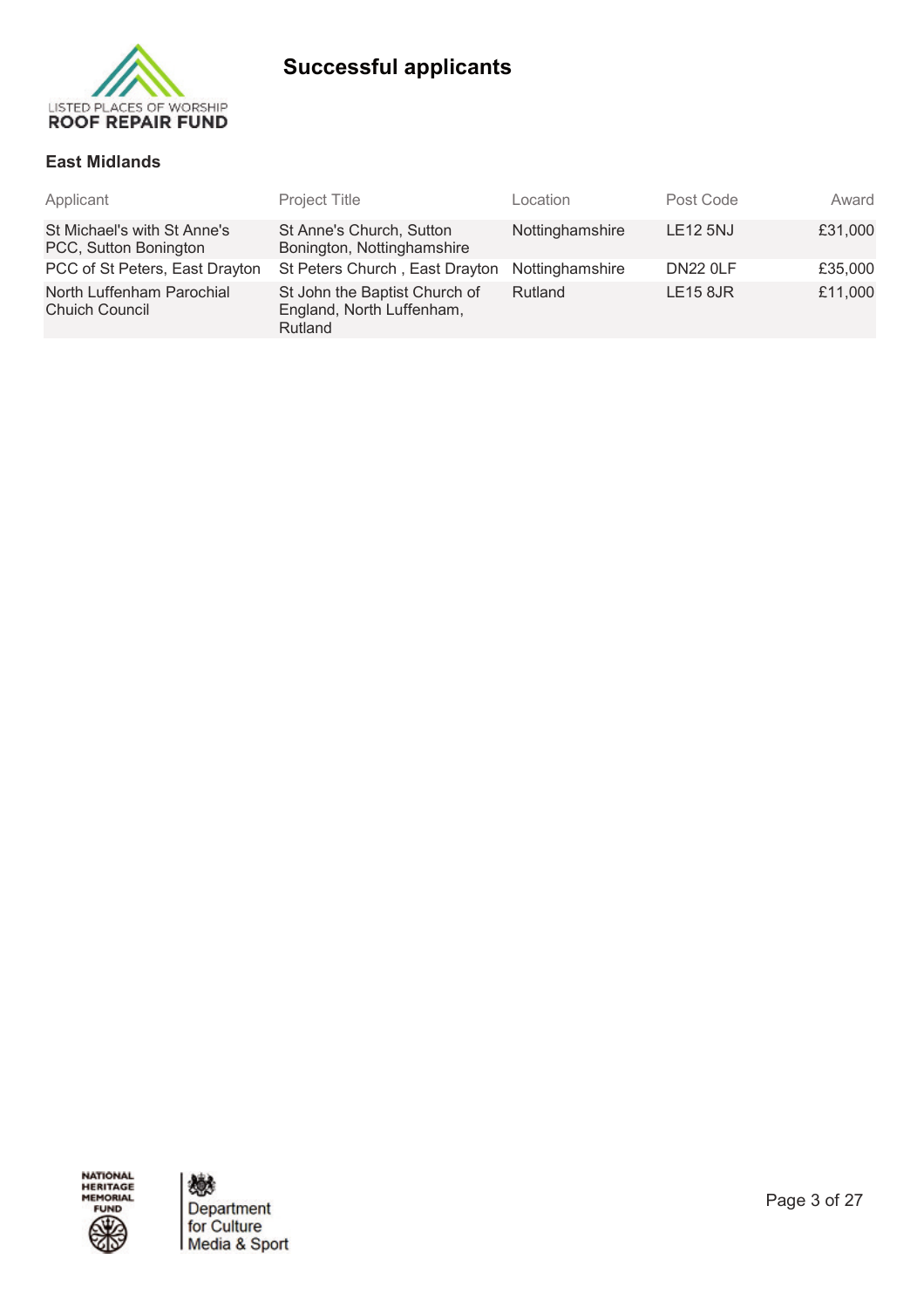

### **East of England**

| Applicant                                                                                                          | <b>Project Title</b>                                                   | Location       | Post Code           | Award    |
|--------------------------------------------------------------------------------------------------------------------|------------------------------------------------------------------------|----------------|---------------------|----------|
| PCC of St Mary Magdalene<br>Church, Dunton                                                                         | St Mary Magdalene, Dunton                                              | Bedfordshire   | <b>SG18 8RR</b>     | £26,300  |
| <b>Winwick PCC</b>                                                                                                 | All Saints Church, Winwick                                             | Cambridgeshire | <b>PE28 5PN</b>     | £37,000  |
| PCC of Saint Andrew                                                                                                | St Andrew's Parish Church,<br>Isleham                                  | Cambridgeshire | CB7 5NR             | £28,500  |
| DCC of Heydon                                                                                                      | Holy Trinity Church, Heydon                                            | Cambridgeshire | SG8 8PW             | £13,000  |
| <b>Fulbourn Parochial Church</b><br>Council                                                                        | St. Vigor's Church, Fulbourn                                           | Cambridgeshire | <b>CB21 5DH</b>     | £37,300  |
| PCC of St Neots Parish Church<br>(St Mary the Virgin)                                                              | St Neots Parish Church (St<br>Mary the Virgin)                         | Cambridgeshire | <b>PE19 2BU</b>     | £22,000  |
| St. Mary Magdalene Church                                                                                          | St. Mary Magdalene, Brampton,<br>Cambridgeshire                        | Cambridgeshire | <b>PE28 4PF</b>     | £78,400  |
| The Church Council of Elton<br><b>Methodist Church</b>                                                             | Elton Methodist Church,<br>Cambridgeshire                              | Cambridgeshire | PE8 6RE             | £11,600  |
| Parochial Church Council of<br><b>Great Gidding</b>                                                                | St. Michael's Church, Great<br>Gidding                                 | Cambridgeshire | <b>PE28 5NX</b>     | £39,500  |
| PCC of Emmanuel Southea with<br>Murrow and Parson Drove                                                            | Emmanuel Church, Wisbech                                               | Cambridgeshire | <b>PE13 4JA</b>     | £76,000  |
| PCC of All Saints Haslingfield                                                                                     | All Saints Church, Haslingfield,<br>Cambridgeshire                     | Cambridgeshire | <b>CB23 1HN</b>     | £64,400  |
| Little Wilbraham PCC                                                                                               | St John the Evangelist, Church<br>Road, Little Wilbraham,<br>Cambridge | Cambridgeshire | <b>CB21 5LE</b>     | £16,800  |
| St Margarets Church                                                                                                | St Margaret, Wicken Bonhunt                                            | <b>Essex</b>   | <b>CB11 3UG</b>     | £14,900  |
| St Peter's Chapel, Bradwell<br>(under the care of the Chapter<br>of Chelmsford Cathedral)                          | Chapel of St Peter-on-the-Wall,<br>Bradwell-on-Sea                     | <b>Essex</b>   | CM1 1AT             | £38,000  |
| The Parochial Church Council of St John's Church, Colchester<br>the Ecclesiatical Parish of St.<br>John Colchester |                                                                        | <b>Essex</b>   | CO <sub>4</sub> 0HP | £47,800  |
| THE PCC Of East and West<br><b>Tilbury and Linford</b>                                                             | St Catherine's, East Tilbury.<br>Stanford le Hope                      | <b>Essex</b>   | <b>RM18 8PB</b>     | £99,900  |
| PCC of St. Christopher,<br>Willingale with Shellow &<br><b>Berners Roding</b>                                      | St. Christopher's, Willingale,<br>Ongar                                | <b>Essex</b>   | CM5 0SJ             | £100,000 |
| Friends of Langley Church                                                                                          | St John the Evangelist, Langley<br><b>Upper Green</b>                  | <b>Essex</b>   | <b>CB11 4RL</b>     | £17,600  |
| The Parish Church of St Mary's<br><b>High Ongar</b>                                                                | The Parish Church of St Mary's<br>High Ongar                           | Essex          | <b>CM5 9QN</b>      | £53,100  |
| Stambourne Parochial Church<br>Council                                                                             | St Peter & St Thomas Becket,<br>Stambourne. Halstead, Essex            | <b>Essex</b>   | CO <sub>9</sub> 4NX | £48,100  |
| <b>PCC Great Bardfield</b>                                                                                         | St Mary the Virgin, Great<br>Bardfield, Essex                          | <b>Essex</b>   | CM7 4RN             | £26,000  |
| St Margaret's PCC                                                                                                  | St Margaret's Church, Stanford<br>Rivers, Ongar                        | <b>Essex</b>   | CM5 9PW             | £24,900  |
| St Peter's Church Little Warley<br><b>PCC</b>                                                                      | St Peter's Little Warley, Essex                                        | Essex          | <b>CM13 3EN</b>     | £46,300  |



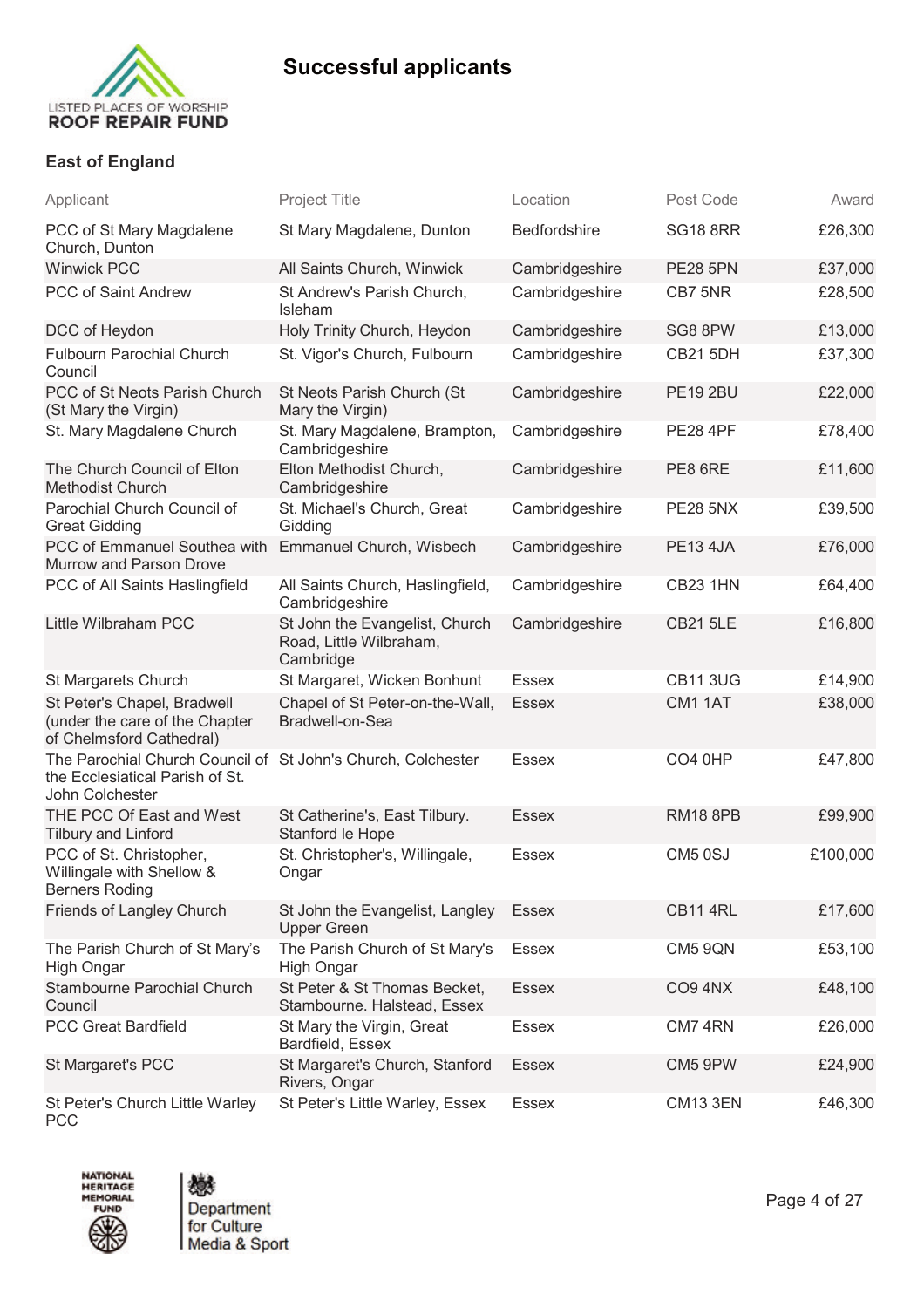

### **East of England**

| Applicant                                                                                  | <b>Project Title</b>                                             | Location       | Post Code       | Award    |
|--------------------------------------------------------------------------------------------|------------------------------------------------------------------|----------------|-----------------|----------|
| St Mary the Virgin Hitchin<br>District Church Council (DCC) a<br>component of Hitchin PCC  | Parish Church of St Mary the<br>Virgin, Hitchin                  | Hertfordshire  | SG5 1HP         | £35,100  |
| Church of St Andrew                                                                        | Church of St Andrew, Little<br><b>Berkhamsted</b>                | Hertfordshire  | <b>SG13 8LU</b> | £38,200  |
| Parochial Church Council of<br>St.Mary and St.Paul                                         | St.Mary's Church, Hemel<br>Hempstead                             | Hertfordshire  | HP2 4HQ         | £23,000  |
| All Saints Church, Litcham                                                                 | All Saints Church, Litcham                                       | Norfolk        | <b>PE32 2NS</b> | £99,000  |
| PCC of Great and Little<br>Plumstead with Thorpe End and<br>Witton                         | St Mary the Virgin, Great<br>Plumstead                           | Norfolk        | <b>NR13 5AB</b> | £56,000  |
| St. Peter's Swainsthorpe<br><b>Parochial Church Council</b>                                | St. Peter, Church Road,<br>Swainsthorpe, Norwich                 | Norfolk        | <b>NR14 8PU</b> | £56,300  |
| The Parochial Church Council of The Parish Church of Houghton<br>Walsingham and Houghton   | <b>St Giles</b>                                                  | Norfolk        | <b>NR22 6BL</b> | £16,700  |
| St Mary the Virgin Church,<br>Snettisham                                                   | St Mary the Virgin, Church of<br>England, Snettisham, Kings Lynn | Norfolk        | <b>PE31 7NA</b> | £96,400  |
| Wymondham PCC                                                                              | Holy Trinity Church, Spooner<br>Row, Wymondham                   | <b>Norfolk</b> | <b>NR18 9AH</b> | £22,500  |
| ST Andrew's, North Pickenham                                                               | ST Andrew's, North Pickenham                                     | Norfolk        | <b>PE37 8LD</b> | £17,700  |
| The Norfolk Churches Trust                                                                 | St Peter's Church, Corpusty,<br>Norwich                          | Norfolk        | <b>NR16 1QF</b> | £98,300  |
| St. Martin's Church Fincham                                                                | St. Martins Church Fincham                                       | Norfolk        | <b>PE33 9EJ</b> | £28,500  |
| The Parochial Church Council of The Parish Church of All Saints,<br>All Saints, South Lynn | Church Lane, South Lynn                                          | <b>Norfolk</b> | <b>PE30 5EB</b> | £20,900  |
| St Peter's Matlaske Parochial<br><b>Church Council</b>                                     | Church of St Peter, The Street,<br>Matlaske, Norwich             | <b>Norfolk</b> | <b>NR117HY</b>  | £57,900  |
| PCC of Great Melton                                                                        | Church of All Saints, Great<br>Melton                            | <b>Norfolk</b> | NR9 3NU         | £100,000 |
| PCC of St Clement Burnham<br>Overy                                                         | Church of St Clement, Burnham<br>Overy                           | Norfolk        | <b>PE31 8UL</b> | £100,000 |
| Mundesley PCC                                                                              | All Saints' Church, Mundesley                                    | Norfolk        | <b>NR11 8JH</b> | £76,200  |
| PCC of All Saints Little Melton                                                            | All Saints Church, Little Melton                                 | Norfolk        | NR9 3NZ         | £43,400  |
| <b>Thornham Parochial Church</b><br>Council                                                | All Saints' Church, Church<br>Street, Thornham, Hunstanton       | Norfolk        | <b>PE36 6LY</b> | £97,000  |
| St. Andrew's Church                                                                        | St. Andrew's Church, Bramfield,<br>Halesworth                    | Suffolk        | IP19 9AB        | £24,600  |
| Parochial Church Council of St<br><b>Mary's Great Wratting</b>                             | St Mary's Church, Great<br>Wratting                              | Suffolk        | CB97HD          | £75,000  |
| The PCC of St Gregory the<br>Great, Rendlesham                                             | St Gregory the Great,<br>Rendlesham                              | Suffolk        | <b>IP12 2RD</b> | £19,000  |
| The Parochial Church Council of St Genevieve, Euston, Suffolk<br>St Genevieve, Euston      |                                                                  | Suffolk        | <b>IP24 2QQ</b> | £38,600  |
| The PCC of St James<br>Icklingham                                                          | St James, Icklingham, Bury St<br>Edmunds                         | Suffolk        | <b>IP28 6QB</b> | £12,800  |
| St. Andrew's Church                                                                        | St. Andrew's Church, The<br>Street, Bredfield, Woodbridge        | Suffolk        | IP13 6AX        | £21,900  |



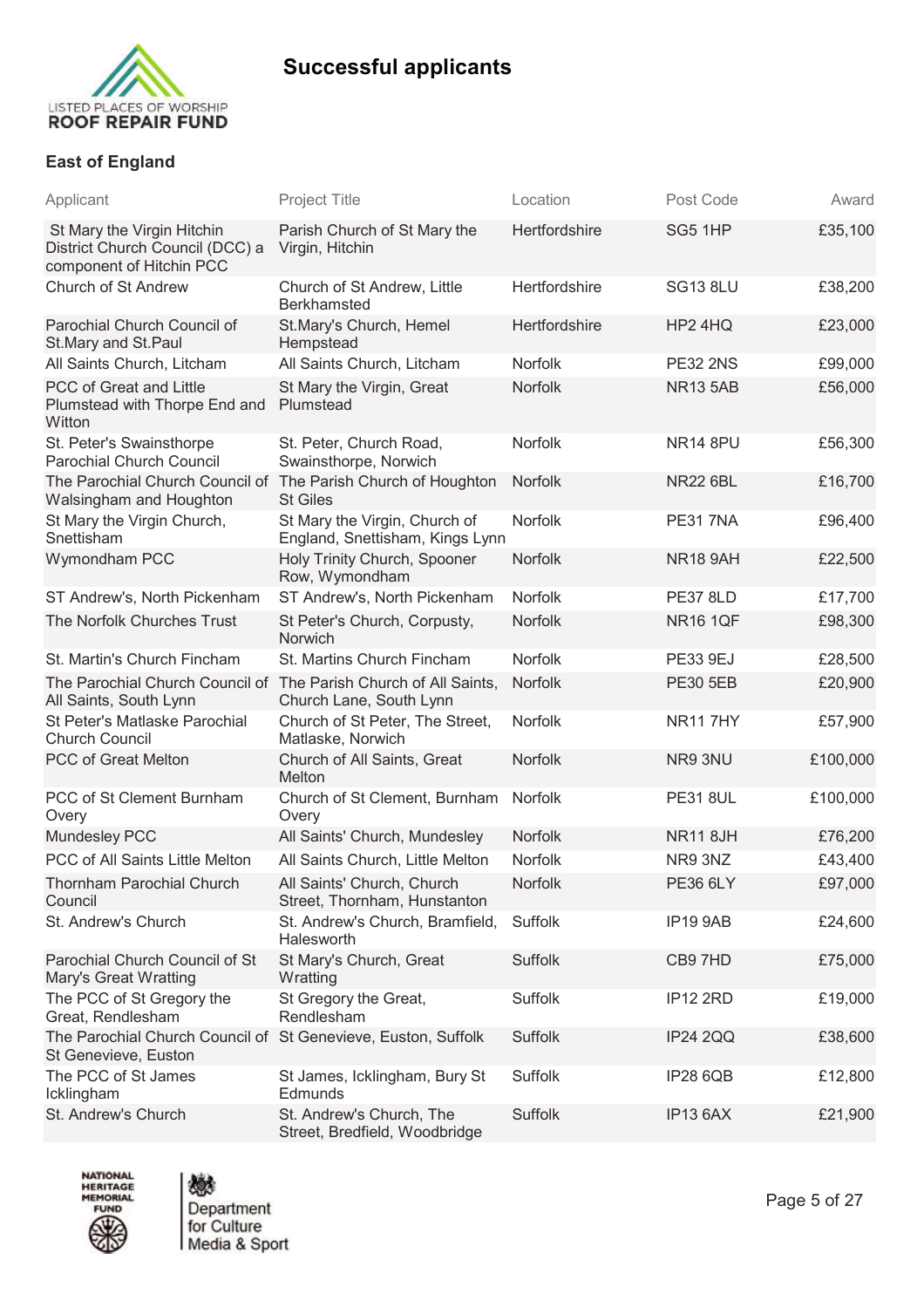

### **East of England**

| Applicant                                           | Project Title                                   | Location       | Post Code       | Award   |
|-----------------------------------------------------|-------------------------------------------------|----------------|-----------------|---------|
| Parochial Church Council of St<br>Nicholas Wrentham | St Nicholas Church Wrentham                     | Suffolk        | <b>NR34 7JE</b> | £69,100 |
| <b>PCC of Sternfield</b>                            | Saint Mary Magdalene,<br>Sternfield, Saxmundham | Suffolk        | IP17 1RS        | £71,900 |
| The PCC of St Mary Dalham                           | St Mary, Dalham, Newmarket                      | Suffolk        | CB8 8TF         | £25,100 |
| St Michael's Church                                 | St Michael's Parish Church,<br><b>Beccles</b>   | Suffolk        | <b>NR34 9HE</b> | £26,800 |
| <b>PCC All Saints Church</b><br>Stansfield          | PCC of All Saints Church<br>Stansfield, Sudbury | Suffolk        | <b>CO10 8LT</b> | £66,400 |
| <b>Falkenham PCC</b>                                | St Ethelberts, Falkenham                        | Suffolk        | <b>IP10 0QY</b> | £30,700 |
| <b>Cotton Parochial Church</b><br>Council (PCC)     | St Andrew's, Cotton, Stowmarket Suffolk         |                | IP14 4PQ        | £40,900 |
| PCC of All Saints Bradfield<br>Combust              | All Saints Church, Bradfield<br>Combust         | Suffolk        | IP30 0TX        | £21,300 |
| PCC of Redlingfield Church of<br><b>St Andrew</b>   | St Andrew's Church, Redlingfield Suffolk        |                | <b>IP237QU</b>  | £71,800 |
| PCC of St Mary, Benhall                             | St Mary Benhall                                 | <b>Suffolk</b> | <b>IP17 1JH</b> | £83,100 |
| PCC of St Edmunds, Assington                        | Church of St Edmund, Assington                  | Suffolk        | IP8 3HL         | £37,600 |
| St Andrew's Church PCC                              | St Andrew's, Great Finborough                   | Suffolk        | IP14 2AY        | £60,300 |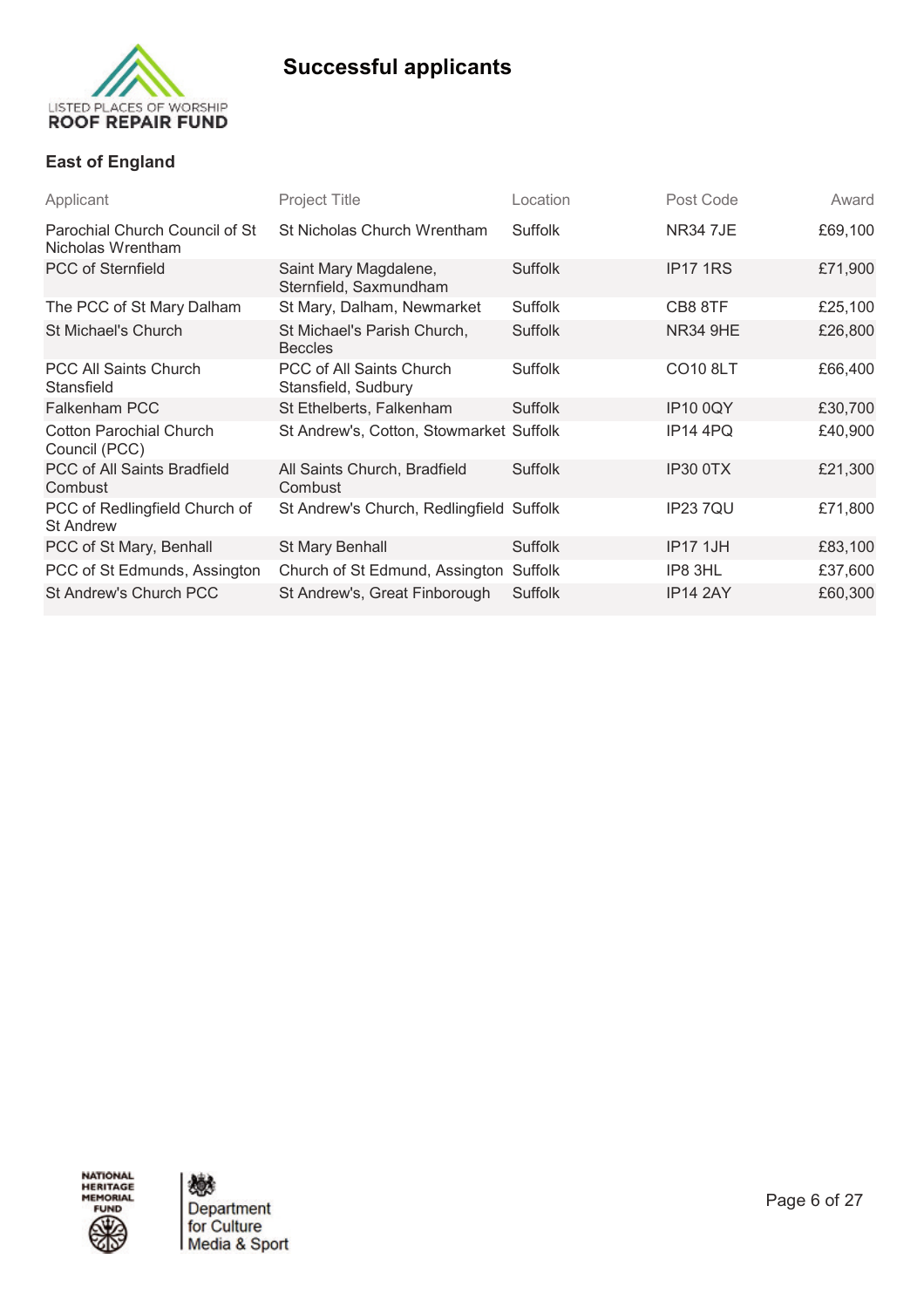

### **London**

| Applicant                                                                                                    | <b>Project Title</b>                                          | Location             | Post Code       | Award    |
|--------------------------------------------------------------------------------------------------------------|---------------------------------------------------------------|----------------------|-----------------|----------|
| City Temple URC (LONDON)                                                                                     | City Temple, Holborn                                          | Camden               | EC1A 2DE        | £99,200  |
| PCC of St Saviour's, Eton Road                                                                               | St Saviour's, Eton Road                                       | Camden               | <b>NW3 4SU</b>  | £40,800  |
| St Brides Church                                                                                             | St Bride's, London                                            | City of London       | EC4Y 8AU        | £10,000  |
| The Guild Church Council of St<br>Mary Woolnoth                                                              | St Mary Woolnoth                                              | City of London       | EC3V 9AN        | £11,100  |
| The Guild Church Council<br>("GCC") of St Martin-within-<br>Ludgate                                          | Guild Church of St Martin-within- City of London<br>Ludgate   |                      | EC4AM 7DE       | £39,100  |
| Spanish and Portuguese Jews'<br>Congregation                                                                 | Bevis Marks Synagogue                                         | City of london       | EC3A 5DQ        | £88,500  |
| St Mark's PCC                                                                                                | St Mark, South Norwood                                        | Croydon              | <b>SE25 4JD</b> | £68,800  |
| St John's Church, Hoxton                                                                                     | St John the Baptist Church,<br>Hoxton                         | Hackney              | N16NP           | £14,700  |
| PCC St John of Jerusalem                                                                                     | St John of Jerusalem                                          | Hackney              | E9 7EY          | £47,400  |
| Parochial Church Council of St.<br>Alban's Fulham                                                            | St Alban's, Fulham, London                                    | Hammersmith          | <b>W6 8HJ</b>   | £10,600  |
| St. Michael's Church, Chiswick                                                                               | St Michael's Church, Chiswick                                 | Hounslow             | <b>W4 3DZ</b>   | £17,700  |
| <b>All Saints PCC</b>                                                                                        | All Saints Church, Isleworth                                  | Hounslow             | TW7 6BE         | £25,000  |
| <b>Union Chapel Project</b>                                                                                  | Union Chapel Congregational<br>Church                         | Islington            | <b>N1 2UN</b>   | £20,700  |
| St James Church, Clerkenwell                                                                                 | St James Church, Clerkenwell                                  | Islington            | EC1R 0EA        | £31,400  |
| St Joseph's Church                                                                                           | St Joseph's Church, Highgate<br>Hill                          | Islington            | <b>N19 5NE</b>  | £97,400  |
| St Barnabas, Clapham Common                                                                                  | St Barnabas' Church, Clapham<br>Common                        | Lambeth              | SW4 9SW         | £68,500  |
| St Peter's Church, Vauxhall                                                                                  | St Peter's church, Vauxhall                                   | Lambeth              | <b>SE11 5HY</b> | £66,000  |
| Diamond Way Teachings and<br>Centres                                                                         | London Diamond Way Buddhist<br>Centre - The Beaufoy Institute | Lambeth              | <b>SE11 6JJ</b> | £99,900  |
| Holy Trinity Church                                                                                          | Holy Trinity Church, Clapham<br>Common                        | Lambeth              | <b>SW4 0QZ</b>  | £63,000  |
| PCC, All Saints' Church,<br><b>Blackheath</b>                                                                | All Saints Church, Blackheath                                 | Lewisham             | SE3 0TY         | £10,000  |
| PCC of St Laurence Catford                                                                                   | St Laurence, Catford                                          | Lewisham             | SE6 2TS         | £100,000 |
| The PCC of St Hilda with St<br><b>Cyprian Crofton Park</b>                                                   | St Hilda's, Crofton Park                                      | Lewisham             | <b>SE23 1PL</b> | £48,000  |
| St John the Baptist Church,<br>Wimbledon                                                                     | St John the Baptist, Wimbledon                                | Merton               | <b>SW194NZ</b>  | £25,300  |
| The PCC of Camberwell: St<br><b>Giles with St Matthew</b>                                                    | St Giles' Church, Camberwell                                  | Southwark            | SE5 8RB         | £100,000 |
| The Parochial Church Council of St James Church, Bermondsey<br>St James with Christ Church<br>and St Crispin |                                                               | Southwark            | <b>SE16 4AA</b> | £100,000 |
| Westminster R. C. Diocese                                                                                    | R. C. Church of St. Mary & St.<br>Joseph                      | <b>Tower Hamlets</b> | E14 6EZ         | £58,800  |
| St Peter's Bethnal Green                                                                                     | St Peter's, Bethnal Green                                     | <b>Tower Hamlets</b> | <b>E27AE</b>    | £21,900  |



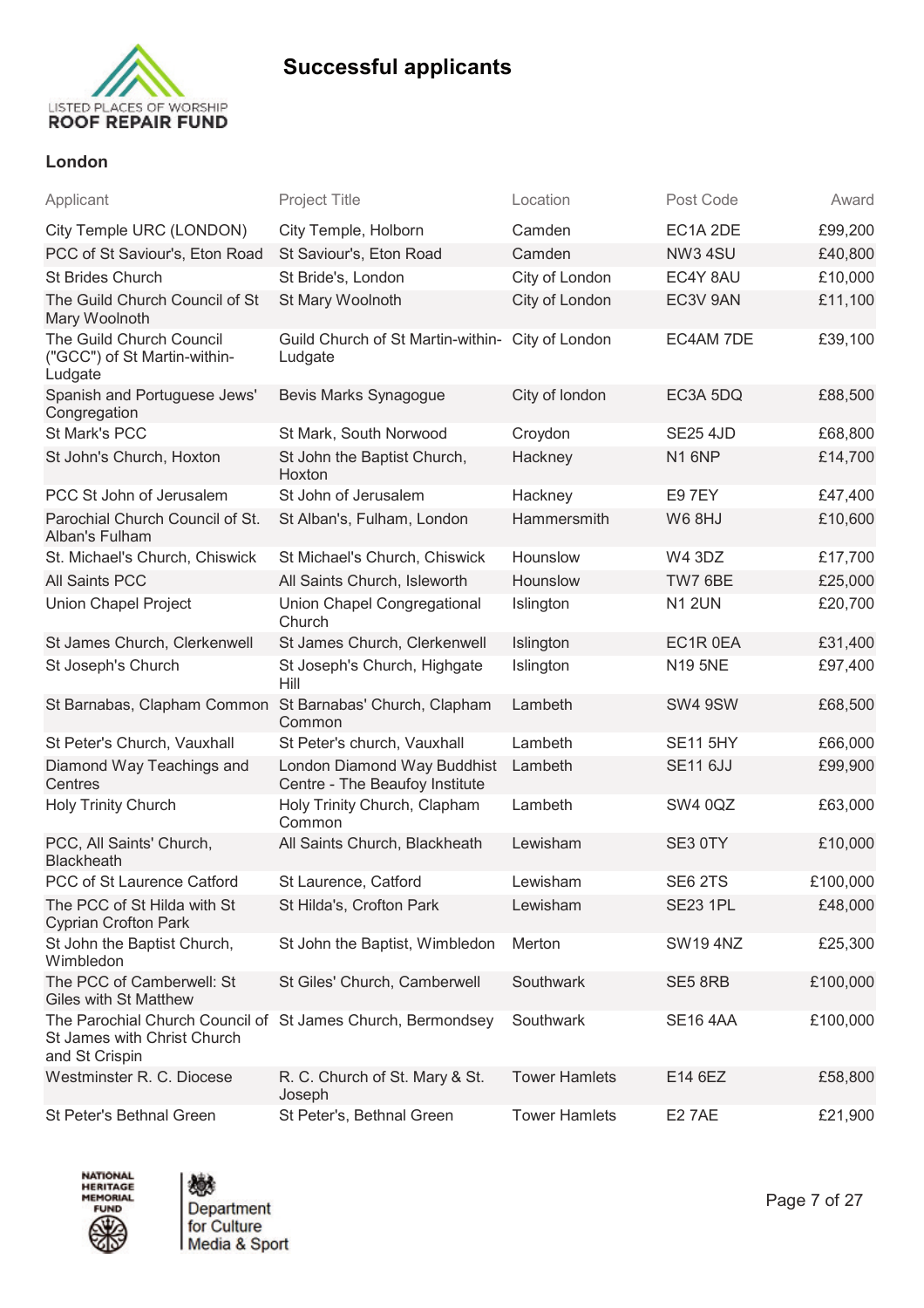

### **London**

| Applicant                                          | Project Title                                                             | Location              | Post Code            | Award   |
|----------------------------------------------------|---------------------------------------------------------------------------|-----------------------|----------------------|---------|
| Church of St. Mary with St.<br>Edward and St. Luke | St Mary with St Edward and St<br>Luke, Leyton                             | <b>Waltham Forest</b> | E <sub>10</sub> 5JP  | £45,400 |
| <b>Holy Trinity PCC</b>                            | Holy Trinity, Upper Tooting                                               | Wandsworth            | <b>SW1777RH</b>      | £22,100 |
|                                                    | St James the Less, Westminster St James the Less, Westminster Westminster |                       | SW <sub>1V</sub> 2PS | £94,800 |
| St Marylebone with Holy Trinity                    | St Marylebone with Holy Trinity,<br>Marylebone                            | Westminster           | <b>NW1 5LT</b>       | £33,600 |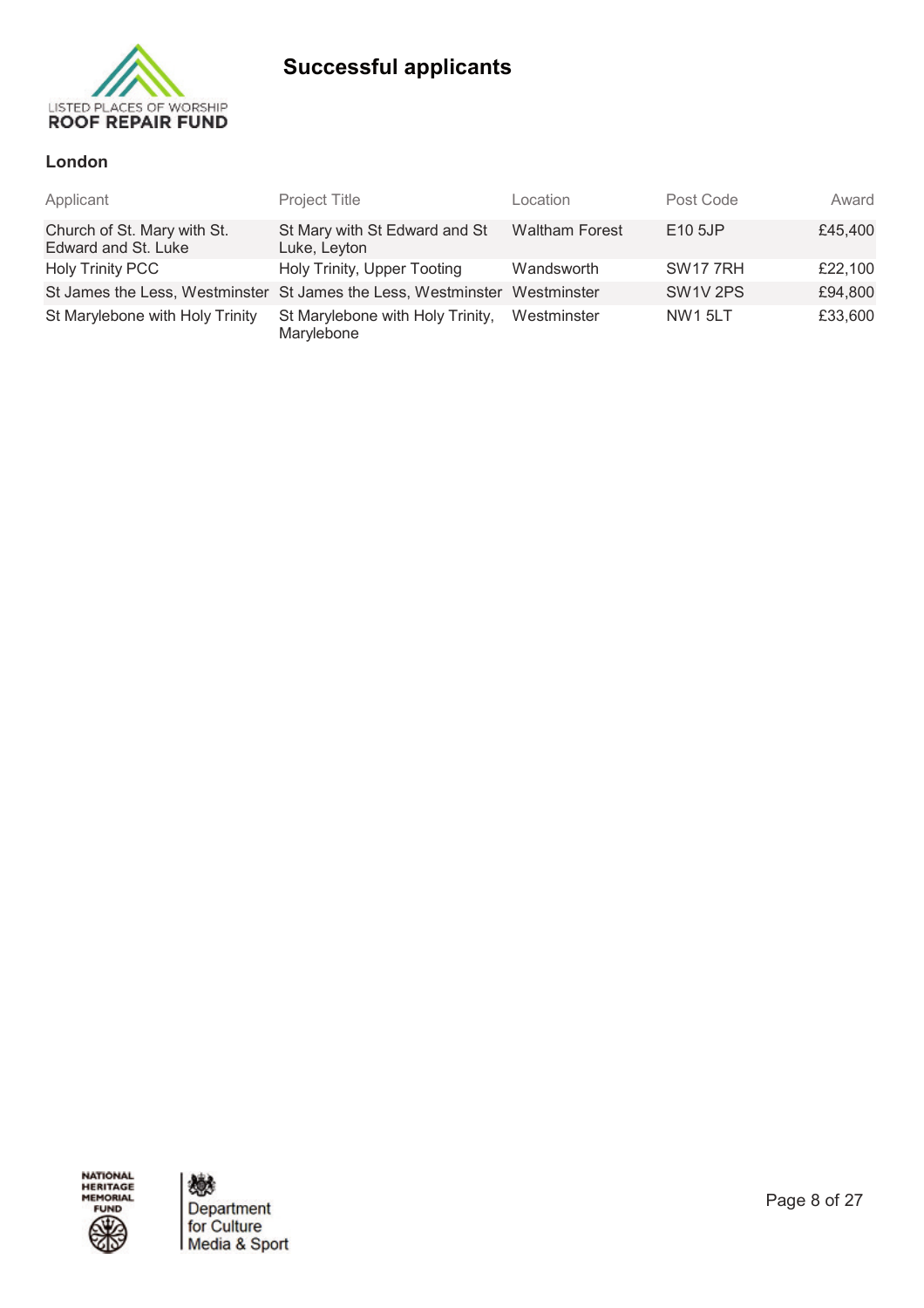

### **North East**

| Applicant                                                         | <b>Project Title</b>                                    | Location       | Post Code           | Award    |
|-------------------------------------------------------------------|---------------------------------------------------------|----------------|---------------------|----------|
| PCC of Trimdon St Matry<br>Magdalene                              | St Mary Magdalene, Trimdon                              | Co. Durham     | <b>TS29 6LY</b>     | £46,600  |
| St Mary's, Barnard Castle                                         | St Mary's, Barnard Castle                               | Co. Durham     | <b>DL12 8PL</b>     | £31,600  |
| <b>Stockton Country Parish</b><br><b>Parochial Church Council</b> | St Peter's Parish Church<br><b>Bishopton</b>            | Co. Durham     | <b>TS21 1HA</b>     | £100,000 |
| <b>Belmont Parochial Church</b><br>Council                        | St Mary Magdalene, Belmont,<br>Durham                   | Co. Durham     | DH1 2QW             | £11,900  |
| PCC of Christ Church, Consett                                     | Christ Church, Consett                                  | Consett        | DH8 5QA             | £51,400  |
| Corsenside Parochial Church<br>Council                            | All Saints Church, Corsenside                           | Northumberland | <b>NE48 2JS</b>     | £44,100  |
| Hartburn with Meldon PCC                                          | St Andrews Church, Hartburn                             | Northumberland | <b>NE61 4JB</b>     | £35,800  |
| Parochial Church Council of<br>Warden with Newbrough              | St Michael and All Angels<br>Church, Low Warden, Hexham | Northumberland | <b>NE47 5AN</b>     | £14,900  |
| The Parochial Church Council of<br>Longhoughton                   | St Peter and St Paul's Church,<br>Longhouton, Alnwick   | Northumberland | <b>NE66 3AG</b>     | £18,500  |
| PCC of the Parish of Horsley<br>with Byrness                      | St Francis of Assisi, Byrness                           | Northumberland | <b>NE48 1RR</b>     | £35,000  |
| Diocese of Hexham and<br><b>Newcastle</b>                         | St Michael's Newcastle upon<br>Tyne                     | Tyne and Wear  | <b>NE157PY</b>      | £59,900  |
| Parochial Church Council of<br>Hendon St Ignatius the Martyr      | St Ignatius the Martyr Hendon<br>Sunderland             | Tyne and Wear  | SR <sub>2</sub> 8BY | £10,800  |
| The Parochial Church Council of<br>St.George, Jesmond             | St George, Jesmond                                      | Tyne and Wear  | NE2 2TF             | £45,600  |
| Parish of Bensham & Teams                                         | Bensham St Chad. Gateshead                              | Tyne and Wear  | NE84QL              | £100,000 |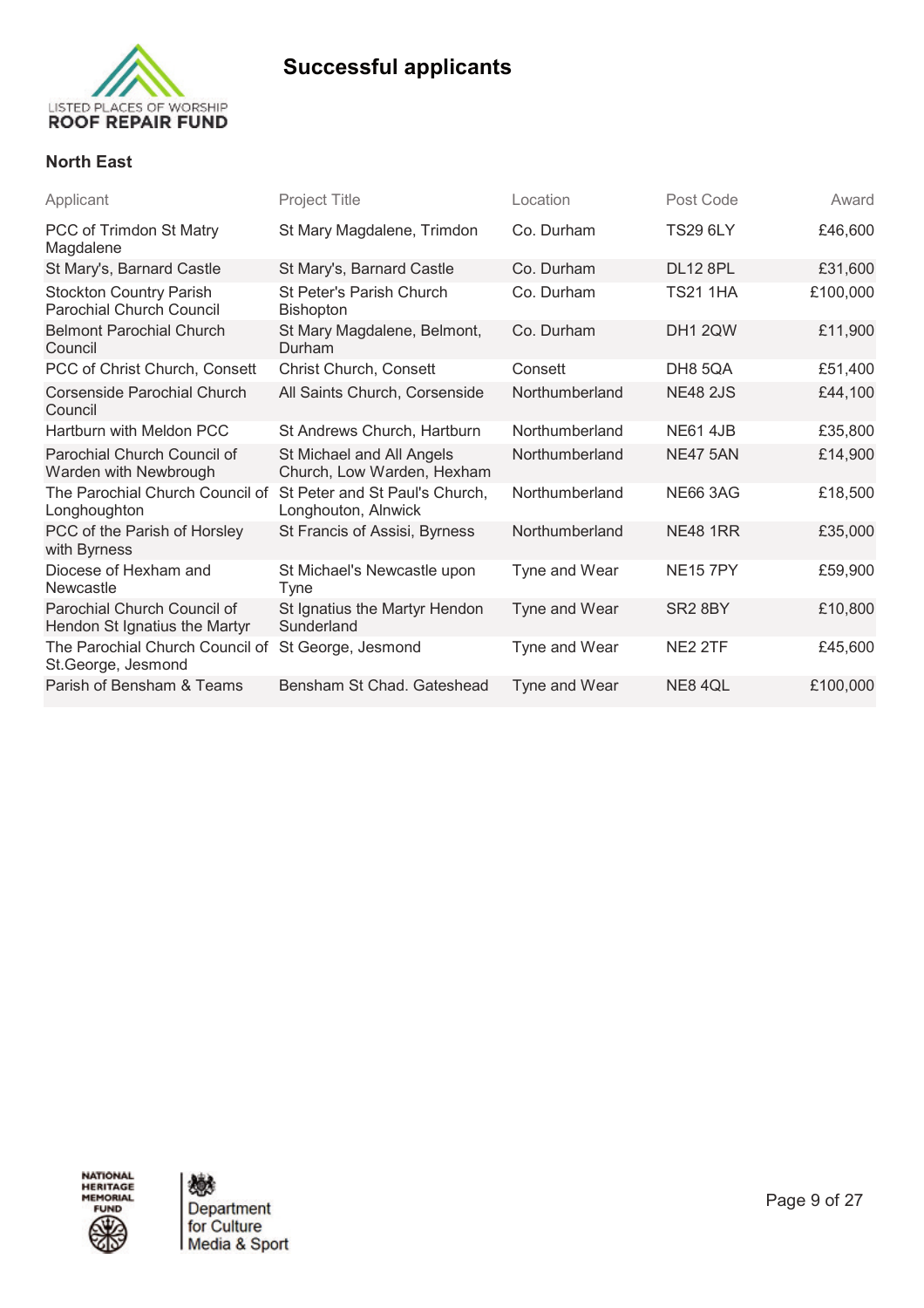

### **North West**

| Applicant                                                                                                  | <b>Project Title</b>                                                                | Location                  | Post Code       | Award    |
|------------------------------------------------------------------------------------------------------------|-------------------------------------------------------------------------------------|---------------------------|-----------------|----------|
| St Peter's Church, Belmont                                                                                 | St Peter's Church, Belmont                                                          | <b>Bolton</b>             | BL7 9TS         | £97,200  |
| St John's Threapwood                                                                                       | St John's Threapwood, Malpas                                                        | Cheshire                  | <b>SY147AW</b>  | £72,900  |
| The PCC of the Ecclesiastical<br>Parish of Dukinfield St John                                              | St John's Church, Dukinfield                                                        | Cheshire                  | <b>SK16 5HZ</b> | £91,100  |
| St. Matthew's Church, Parish of<br>Edgeley and Cheadle Heath                                               | St. Matthew's Church, Parish of<br>Edgeley and Cheadle Heath,<br>Diocese of Chester | Cheshire                  | SK3 9EG         | £81,900  |
| St Thomas Church, Golborne                                                                                 | St Thomas Church, Golborne                                                          | Cheshire                  | WA3 3TH         | £77,700  |
| Parochial Church Council of the<br>Parish Church of St Mary, West<br>Bank, Widnes                          | Widnes St Mary - Parish 751, St Cheshire<br>Mary Road, West Bank, Widnes            |                           | WA8 0DN         | £70,400  |
| St Cuthbert's Church, Kentmere                                                                             | St Cuthbert's Church, Kentmere                                                      | Cumbria                   | LA8 9JL         | £96,000  |
| Parish of Greystoke                                                                                        | St Andrews Church, Greystoke                                                        | Cumbria                   | <b>CA11 0TJ</b> | £10,500  |
| PCC of St John the Evangelist<br>Levens                                                                    | The Church of St John the<br>Evangelist, Levens                                     | Cumbria                   | LA8 8PS         | £42,000  |
| Carlisle Christian Fellowship<br><b>Trust</b>                                                              | Charlotte Street Church, Carlisle Cumbria                                           |                           | CA2 5BT         | £36,900  |
| PCC of Patterdale                                                                                          | St Patrick's Church, Patterdale.<br>Anglican and Methodist                          | Cumbria                   | CA11 ONL        | £11,400  |
|                                                                                                            | Saint George Church Stalybridge Saint George Church Stalybridge Greater Manchester  |                           | <b>SK15 1DL</b> | £87,800  |
| St Paul's Peel Church, Little<br>Hulton                                                                    | St Paul's Peel Church, Little<br>Hulton                                             | <b>Greater Manchester</b> | M38 9EG         | £44,800  |
| ST Marys, Newton with Flowery<br>Field                                                                     | ST Marys, Newton with Flowery<br>Field                                              | <b>Greater Manchester</b> | SK144HJ         | £64,800  |
| St Thomas the Apostle, Haliwell                                                                            | St Thomas the Apostle, Haliwell                                                     | <b>Greater Manchester</b> | BL1 3JB         | £92,300  |
| St Paul's Church, Astley Bridge                                                                            | St Paul's Church, Astley Bridge                                                     | <b>Greater Manchester</b> | BL1 8PD         | £73,000  |
| PCC of the Parish of St Matthew<br>and St Luke                                                             | St Matthews Church,<br>Chadderton Hall Road,<br>Chadderton, Oldham                  | <b>Greater Manchester</b> | OL1 2RT         | £47,700  |
| The Parochial Church Council of St Clement's Church, Chorlton-<br>St Clement, Chorlton-cum-Hardy cum-Hardy |                                                                                     | <b>Greater Manchester</b> | <b>M21 9JF</b>  | £74,000  |
| St Chrysostoms Church                                                                                      | St Chrysostoms Church,<br>Victoria Park, Diocese of<br>Manchester                   | <b>Greater Manchester</b> | M14 5BG         | £85,800  |
|                                                                                                            | St Helen's CofE Church, Overton St Helen's CofE Church, Overton Lancashire          |                           | LA3 3JB         | £57,600  |
| PPC Church of St Anne, Westby Church of St Anne, Westby                                                    |                                                                                     | Lancashire                | PR4 3PL         | £100,000 |
| Lancaster Priory and Parish<br>Church of St. Mary PCC                                                      | The Priory & Parish Church of<br>St Mary Lancaster                                  | Lancashire                | LA1 1YZ         | £88,700  |
| St Mary & St Michael's Church                                                                              | St Mary & St Michael's Church,<br>Garstang, Preston                                 | Lancashire                | PR3 1ZB         | £37,700  |
| St James Parish Church, Altham St James' Church, Altham                                                    |                                                                                     | Lancashire                | BB5 5UL         | £44,000  |
| St Bridget with St Thomas<br>Church, Wavertree                                                             | St Bridget's with St Thomas'<br>Church, Wavertree                                   | Liverpool                 | L15 2HB         | £99,500  |
| St Michael in the Hamlet with St<br><b>Andrew Parochial Church</b><br>Council                              | St Michale in the Hamlet Cast<br>Iron Church                                        | Liverpool                 | <b>L177DB</b>   | £97,300  |



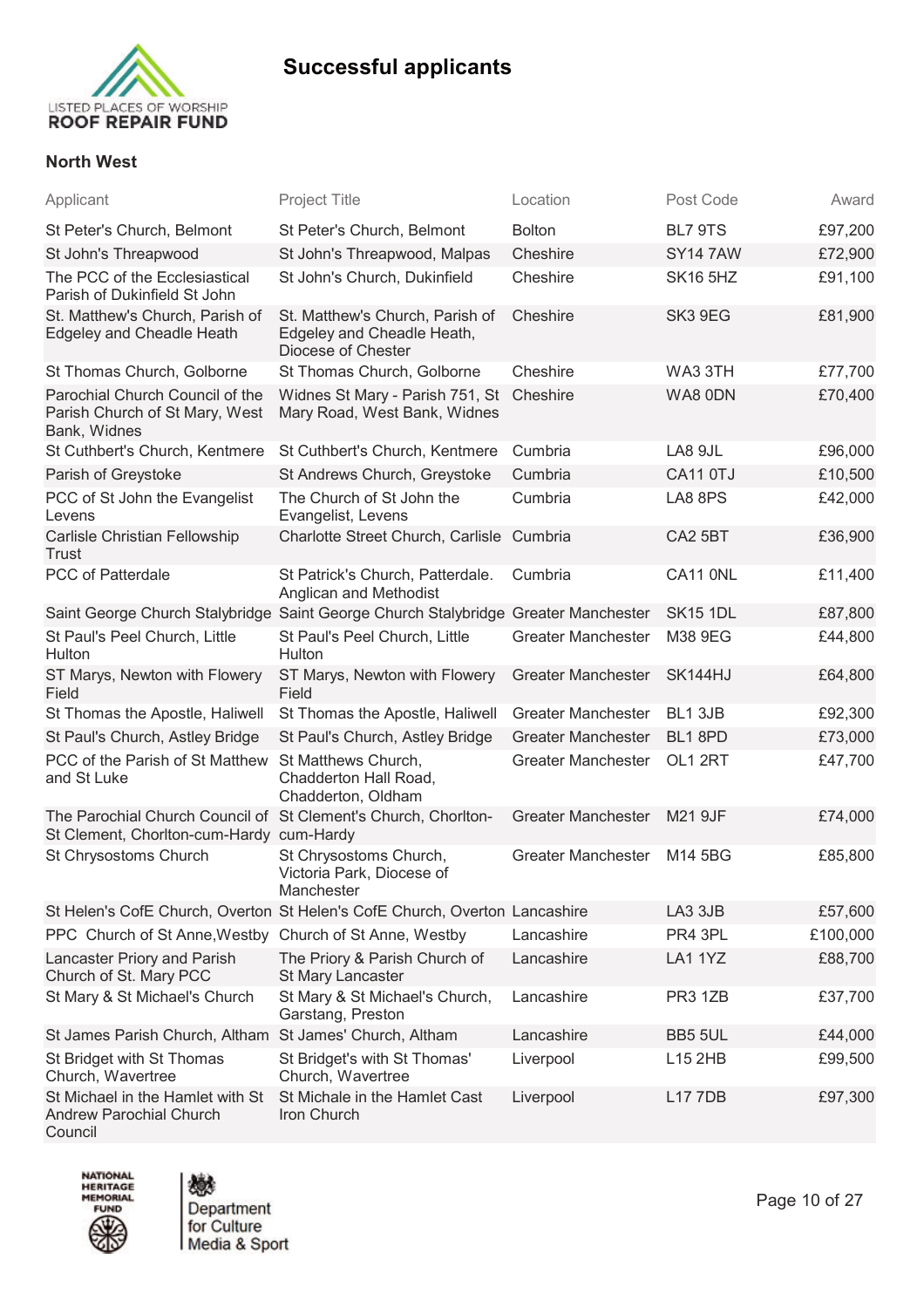

### **North West**

| Applicant                           | <b>Project Title</b>                 | Location       | Post Code | Award   |
|-------------------------------------|--------------------------------------|----------------|-----------|---------|
| <b>Emmanuel Parish Church</b>       | Emmanuel Parish Church,<br>Southport | Merseyside     | PR9 9PR   | £78,300 |
| St Catherine's Church,<br>Tranmere, | St Catherine's Church,<br>Tranmere,  | Merseyside     | SH42 OLQ  | £45,100 |
| PCC of Holy Trinity, Runcorn        | Holy Trinity, Runcorn                | <b>Runcorn</b> | WA7 1BJ   | £78,300 |

NATIONAL<br>HERITAGE<br>MEMORIAL FUND

戀 Department<br>for Culture<br>Media & Sport

Page 11 of 27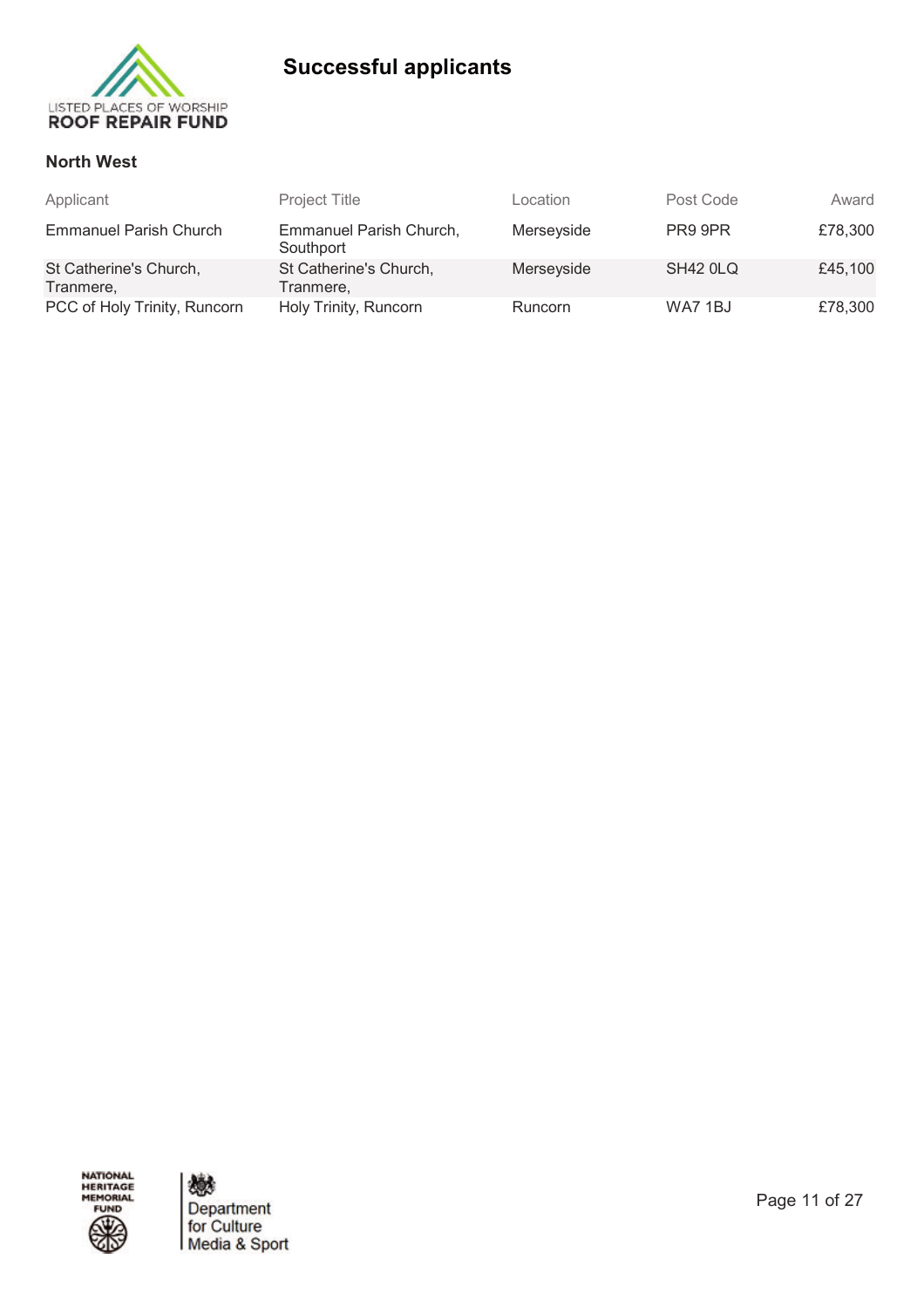

### **Northern Ireland**

| Applicant                                                 | <b>Project Title</b>                                                      | Location       | Post Code       | Award   |
|-----------------------------------------------------------|---------------------------------------------------------------------------|----------------|-----------------|---------|
| St Patrick's Parish Church,<br>Drumbeg                    | St Patrick's Church, Drumbeg                                              | <b>Belfast</b> | <b>BT17 9LE</b> | £80,000 |
| Parish of St Peter and St James                           | St Peter's Parish Church, Antrim Co Antrim<br>Road                        |                | <b>BT15 5HX</b> | £13,900 |
| St Patrick's Parish Church,                               | St Patrick's Church,<br>Ballymoney                                        | Co Antrim      | <b>BT53 6ja</b> | £28,300 |
| Parish of Carrickfergus                                   | St Nicholas' Church,<br>Carrickfergus                                     | Co Antrim      | <b>BT387US</b>  | £81,000 |
| <b>Crescent Church</b>                                    | <b>Crescent Church, University</b><br>Road                                | Co Antrim      | <b>BT54GS</b>   | £68,600 |
| <b>Greenlough Parish</b>                                  | St Mary's Church, Greenlough                                              | Co Antrim      | <b>BT44 8NN</b> | £85,000 |
| Westbourne Presbyterian<br>Church                         | Westbourne Presbyterian<br>Church, Newtownards                            | Co Antrim      | BT54FQ          | £65,900 |
| <b>Finaghy Lowe Memorial</b><br>Presbyterian Church       | <b>Finaghy Lowe Memorial</b><br>Presbyterian Church, Belfast              | Co Antrim      | <b>BT10 OLL</b> | £31,800 |
| Fitzroy Presbyterian Church                               | <b>Fitzroy Presbyterian Church</b>                                        | Co Antrim      | BT7 1HL         | £53,100 |
| Crumlin Presbyterian Church                               | Crumlin Presbyterian Church,<br>91 Main Street, Crumlin.                  | Co Antrim      | <b>BT29 4UU</b> | £28,500 |
| Select Vestry of Portglenone<br>Parish Church             | Portglenone Parish Church                                                 | Co Antrim      | <b>BT44 8AD</b> | £36,300 |
| St James Church                                           | St James's Church, Ballycastle                                            | Co Antrim      | <b>BT54 6EA</b> | £85,800 |
| Lambeg Parish Church                                      | Lambeg Parish Church                                                      | Co Antrim      | <b>BT27 4SB</b> | £20,000 |
| West Presbyterian Church                                  | West Presbyterian Church,<br><b>Ballymena</b>                             | Co Antrim      | <b>BT43 5BS</b> | £34,400 |
| St Luke's Parish Church<br>Mullaglass                     | St Luke's Church, Mullaglass                                              | Co Armagh      | <b>BT35 6NX</b> | £81,100 |
| <b>Ballyhemlin Non-Subscribing</b><br>Presbyterian Church | <b>Ballyhemlin Non Subscribing</b><br>Presbyterian Church                 | Co Armagh      | <b>BT22 2QY</b> | £28,100 |
| Upper Creggan Parish                                      | St Patrick's Church, Newry,<br>Crossmaglen                                | Co Armagh      | BT35 9HH        | £92,500 |
| <b>Kilclief Parish Church</b>                             | Kilclief Parich Church, Lecale                                            | Co Down        | <b>BT30 7NW</b> | £20,500 |
| The Select Vestry, Seapatrick<br>Parish, Banbridge        | Holy Trinity Church, Banbridge                                            | Co Down        | <b>BT32 4AA</b> | £36,000 |
| Strangford (Kilklief) Parish                              | St Patrick's Church, Ballycutler                                          | Co Down        | <b>BT30 7NL</b> | £22,800 |
| Parish of Templemore: St<br>Columba's Church, Long Tower  | St Columba's Church, Longtower Co Londonderry                             |                | <b>BT48 6TJ</b> | £19,000 |
| St Augustine's Church                                     | St Augustine's Church,<br>Londonderry                                     | Co Londonderry | <b>BT48 6PP</b> | £94,500 |
| St.Columb's Cathedral                                     | St Columb's Cathedral                                                     | Co Londonderry | <b>BT48 6RQ</b> | £22,900 |
| Uppper Langfield Parish Church                            | Upper Langfield Parish Church,<br>Drumquin                                | Co Tyrone      | <b>BT784SJ</b>  | £48,300 |
|                                                           | Ballygawley Presbyterian Church Ballygawley Presbyterian Church Co Tyrone |                | BT70 2HA        | £44,800 |
|                                                           |                                                                           |                |                 |         |

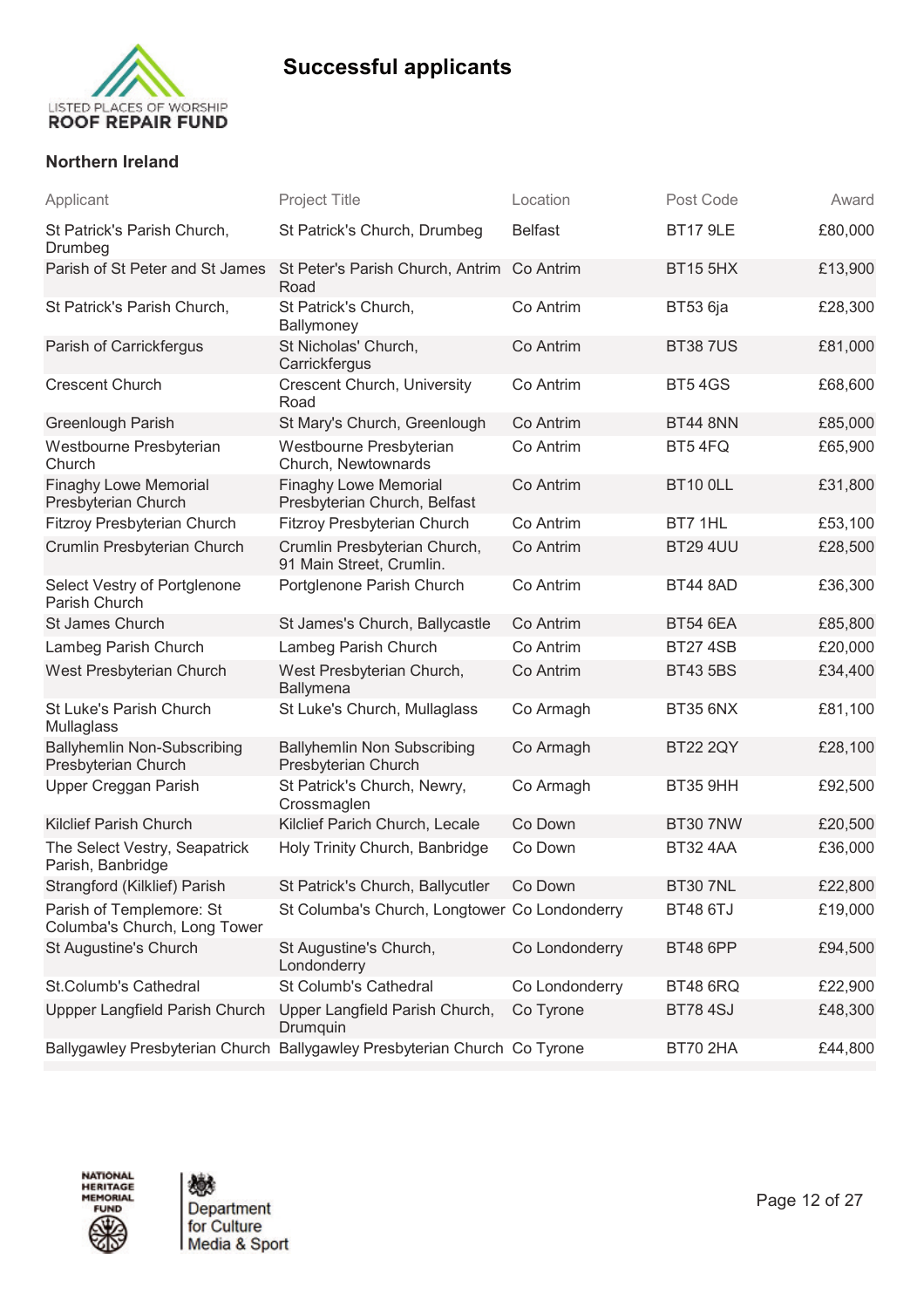

### **Scotland**

| Applicant                                               | <b>Project Title</b>                                                      | Location                 | Post Code           | Award    |
|---------------------------------------------------------|---------------------------------------------------------------------------|--------------------------|---------------------|----------|
| Aberdeen Elim Family Church                             | Aberdeen Elim Family Church                                               | Aberdeen                 | AB10 6AL            | £71,800  |
| Midtocket Parish Church of<br><b>Scotland Aberdeen</b>  | Midstocket Parish Church<br>Aberdeen                                      | Aberdeen                 | <b>AB15 5NZ</b>     | £33,900  |
| <b>Methlick Parish Church</b>                           | <b>Methlick Parish Church</b>                                             | Aberdeenshire            | <b>AB417DS</b>      | £78,100  |
| <b>Scottish Redundant Churches</b><br>Trust             | St Margaret's Church Braemar                                              | Aberdeenshire            |                     | £55,100  |
| <b>Macduff Parish Church</b>                            | <b>Macduff Parish Church</b>                                              | Aberdeenshire            | <b>AB44 1UR</b>     | £42,000  |
| The Session of Monquhitter &<br>New Byth Parish Church  | Monquhitter & New Byth Parish<br>Church                                   | Aberdeenshire            | AB53 5JZ            | £19,900  |
| Parish of Ardchattan                                    | Ardchattan Kirk Achnaba                                                   | Argyll and Bute          | <b>PA371SJ</b>      | £79,800  |
| <b>St Conan's Trustees</b>                              | St Conan's Kirt, Lochawe, Argyll                                          | Argyll and Bute          | <b>PA33 1AQ</b>     | £51,900  |
| Sorn Parish Church of Scotland                          | Sorn Parish Church of Scotland                                            | Ayrshire                 | KA5 6HT             | £64,200  |
| Ayr St. Quivox Parish Church                            | Ayr St Quivox Parish Church                                               | Ayrshire                 | KA6 5HJ             | £41,200  |
| Clackmannan Parish Church of<br>Scotland                | Clackmannan Parish Church of<br>Scotland                                  | Clackmannanshire         | <b>FK104SG</b>      | £34,200  |
| The High Kirk of Stranraer                              | High Kirk of Stranraer                                                    | Dumfries and<br>Galloway | DG9 0AA             | £28,100  |
| Rhu and Shandon Parish<br><b>Church of Scotland</b>     | Rhu and Shandon Parish<br>Church of Scotland                              | Dunbartonshire           | G84 8LW             | £49,500  |
| Dundee St. Paul's Episcopal<br>Cathedral                | Dundee St Paul's Cathedral                                                | <b>Dundee</b>            | DD11TD              | £100,000 |
| Gate Christian Fellowship                               | St Mark's Church, Perth Road,<br><b>Dundee</b>                            | Dundee                   | DD14JS              | £100,000 |
| The Steeple Church: Dundee<br>(Church of Scotland)      | The Steeple Church: Dundee<br>(Church of Scotland)                        | <b>Dundee</b>            | DD14DG              | £17,100  |
| St. Anne's Episcopal Church                             | St Anne's Episcopal Church<br>Dunbar                                      | East Lothian             | <b>EH42 1JZ</b>     | £98,800  |
| Portobello Baptist Church                               | Portobello Baptist Church 189<br>Portobello High Street                   | Edinburgh                | <b>EH15 1EU</b>     | £72,200  |
| Richmond Craigmillar Church                             | Richmond Craigmillar Church                                               | Edinburgh                | <b>EH16 4PA</b>     | £10,600  |
| St Philips and St James Church                          | St James Scottish Episcopal<br>Church                                     | Edinburgh                | EH3 5PX             | £99,400  |
| St Columba's Free Church of<br>Scotland                 | St Columba's Free Church of<br>Scotland                                   | Edinburgh                | EH1 2PW             | £100,000 |
| RC Diocese of Argyll & the Isles                        | Our Lady of Sorrows,<br>Garrynamonie, South Uist                          | Eilean Siar              | HS8 5TX             | £47,000  |
| St Peters Scottish Episcopal<br>Church                  | St Peters Scottish Episcopal<br>Church, Stornoway                         | Eilean Siar              | HS1 2NF             | £23,600  |
| People Church                                           | Peoples Church, West Bridge<br>Street, Falkirk                            | <b>Falkirk</b>           | FK1 5RJ             | £76,500  |
| St Bryce Kirk                                           | St Bryce Church Kirkcaldy                                                 | Fife                     | KY11ET              | £58,500  |
| Kirkcaldy Old Kirk Trust                                | Kirkcaldy Old Kirk, Kirk Wynd,<br>Kirkcaldy                               | Fife                     | KY11EH              | £68,600  |
| Congregational Board of St<br>Kiaran's Kilchoman Parish | St Kiaran's Church, Kilchoman<br>Parish, Port Charlotte, Isle of<br>Islay | Highland                 | <b>PA48 &amp;UD</b> | £15,800  |



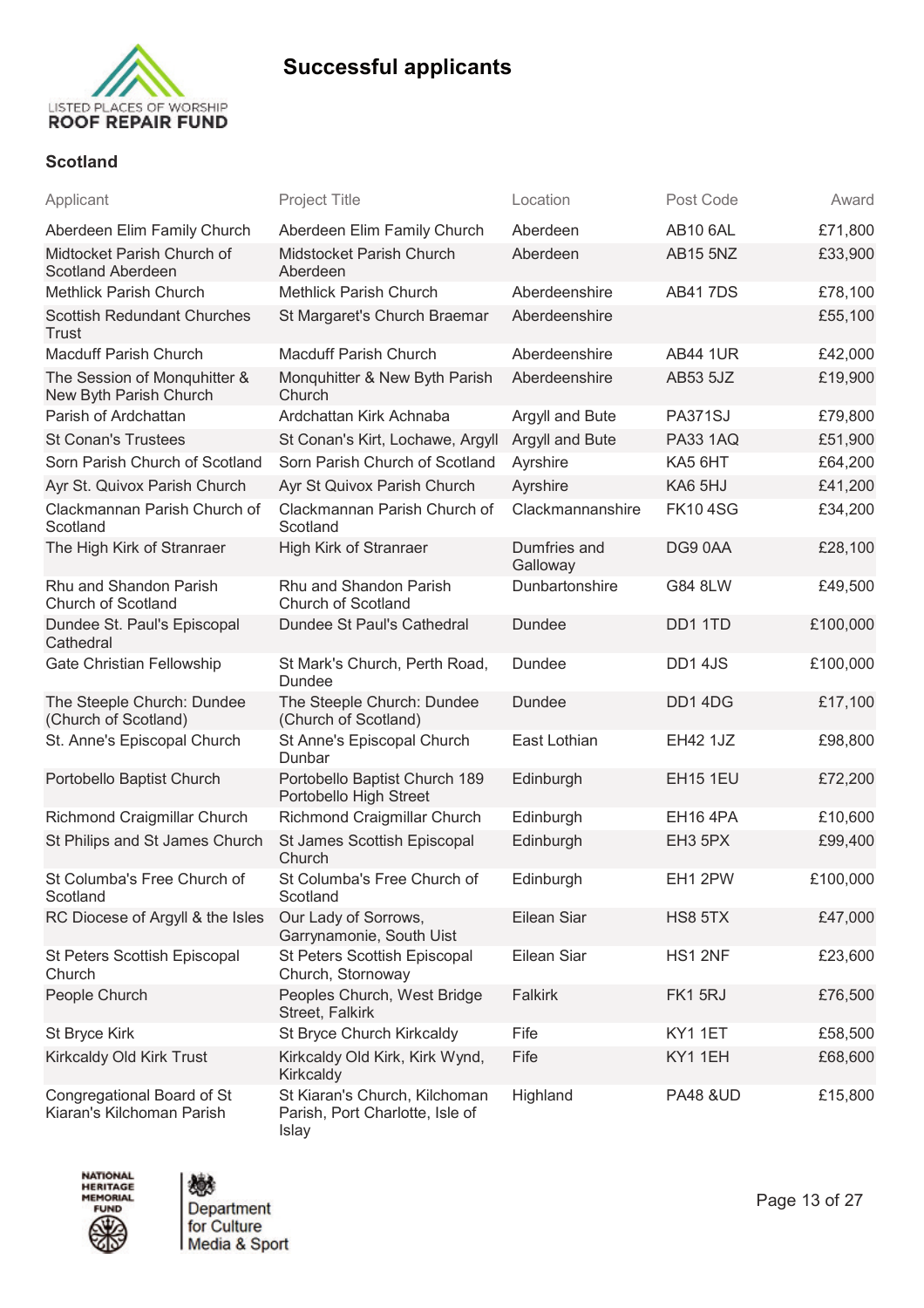

### **Scotland**

| Applicant                                                      | <b>Project Title</b>                                       | Location                    | Post Code           | Award    |
|----------------------------------------------------------------|------------------------------------------------------------|-----------------------------|---------------------|----------|
| Urquhart (Ferintosh) and<br>Resolis Free Church of Scotland    | Urquhart (Ferintosh) Free<br><b>Church of Scotland</b>     | Highland                    | IV78HX              | £19,000  |
| Raasay Free Church of Scotland                                 | Raasay Church                                              | Highlands                   | <b>IV40 8NT</b>     | £55,700  |
| Pluscarden Abbey                                               | Pluscarden Abbey Elgin                                     | Moray                       | <b>IV30 8UA</b>     | £77,000  |
| Kilmory Parish Church                                          | Kilmory Parish Church, Isle of<br>Arran                    | North Ayrshire              | KA27 8PQ            | £57,600  |
| Kirk O Shotts Parish Church,<br><b>Church of Scotland</b>      | Kirk O Shotts Parish Church,<br>Salsburgh                  | North Lanarkshire           | ML7 4NS             | £13,000  |
| Auchterarder Parish Church                                     | Auchterarder Parish Church<br>(Formerly The Barony Church) | Perth & Kinross             | PH <sub>3</sub> 1DF | £33,200  |
| St Leonard's-in-the-Fields<br><b>Church of Scotland</b>        | St Leonard's-in-the-Fields<br>Church, Perth                | Perth & Kinross             | PH <sub>2</sub> 8AG | £100,000 |
| <b>Scottish Redundant Churches</b><br>Trust                    | <b>Tibbermore Church</b>                                   | Perthshire                  | <b>PH1 1QJ</b>      | £48,600  |
| St Columba's Church of<br>Scotland                             | St Columba's Church Kilmacolm Renfrewshire                 |                             | <b>PA13 4AS</b>     | £37,500  |
| Dunrossness & St Ninian's incl<br>Fair Isle Church of Scotland | St Ninian's Church of Scotland,<br>Bigton, Shetland        | <b>Shetland Islands</b>     | ZE <sub>2</sub> 9JA | £10,700  |
| Dalrymple Parish Church                                        | Dalrymple Church                                           | South Ayrshire              | KA6 6RA             | £53,600  |
| <b>Glasford Parish Church of</b><br>Scotland                   | <b>Glassford Parish Church</b>                             | South Lanarkshire           | <b>ML10 6FT</b>     | £42,600  |
| <b>Holy Trinity Scottish Episcopal</b><br>Church               | <b>Holy Trinity Stirling</b>                               | Stirling                    | FK7 2QP             | £52,300  |
| Saint Mungo's Episcopal Church                                 | St Mungo's Episcopal Church<br>Alexandria Dunbartonshire   | West Dunbartonshire G83 0BN |                     | £33,500  |
| Congregational Board of<br><b>Glasserton Church</b>            | <b>Glasserton Church</b>                                   | Wigtonshire                 | DG8 8JU             | £46,500  |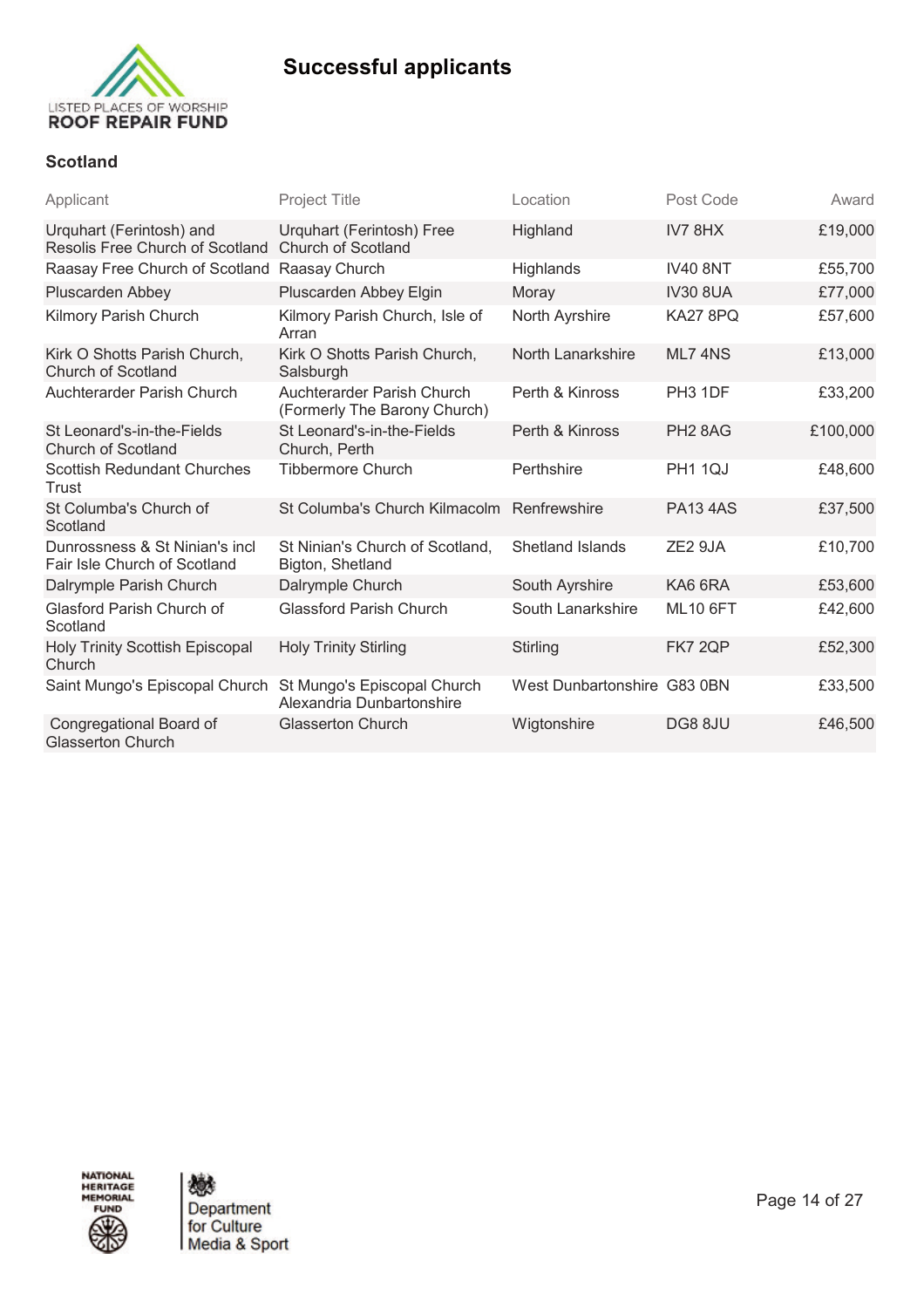

### **South East**

| Applicant                                                                                   | <b>Project Title</b>                                            | Location           | Post Code       | Award    |
|---------------------------------------------------------------------------------------------|-----------------------------------------------------------------|--------------------|-----------------|----------|
| PCC, Parish of Welford with<br>Wickham                                                      | St. Swithin's Church, Wickham                                   | <b>Berkshire</b>   | <b>RG20 8EE</b> | £85,400  |
| All Saints Church Parochial<br><b>Church Council</b>                                        | All Saints Church, Wokingham                                    | <b>Berkshire</b>   | <b>RG40 1UE</b> | £19,800  |
| East Woodhay PCC                                                                            | St Martin's Church, East<br>Woodhay                             | <b>Berkshire</b>   | RG200AL         | £20,000  |
| The Parish Church of St<br>Michael and All Angels                                           | St Michael and All Angels,<br>Lamboum                           | <b>Berkshire</b>   | <b>RG17 8XU</b> | £25,500  |
| PCC of St. Mary's Church,<br>Shenley Church End                                             | St. Mary's Church, Shenley<br>Church End                        | Buckinghamshire    | MK5 6LL         | £51,700  |
| Parochial Church Council of<br>Padbury                                                      | St Mary the Virgin, Padbury                                     | Buckinghamshire    | <b>MK18 2AJ</b> | £50,200  |
| The Parochial Church Council of St John the Baptist, Amersham<br>St John the Baptist Church |                                                                 | Buckinghamshire    | HP7 0RA         | £71,200  |
| Ecumenical Church Council, St.<br>Mary's, North Marston                                     | St. Mary's Church, North<br>Marston                             | Buckinghamshire    | <b>MK18 3PH</b> | £67,200  |
| PCC of the Parish of Buxted &<br><b>Hadlow Down</b>                                         | St Mark the Evangelist, Hadlow<br>Down                          | <b>East Sussex</b> | <b>TN22 4LP</b> | £60,300  |
| PCC of St Michael the<br>Archangel, South Malling                                           | St Michael the Archangel, South<br>Malling, Lewes               | <b>East Sussex</b> | BN7 2JA         | £10,300  |
| The Churches Conservation<br>Trust                                                          | The Holy Sepulchre Church,<br>Church Park Lane,<br>Warminghurst | <b>East Sussex</b> | <b>RH20 3AW</b> | £100,000 |
| PCC of St Michael's Church,<br>Newhaven                                                     | St Michael's Church, Newhaven                                   | <b>East Sussex</b> | BN9 9HN         | £35,700  |
| All Saints Parochial Church<br>Council                                                      | All Saints' Church, Heathfield                                  | <b>East Sussex</b> | <b>TN21 9AB</b> | £14,000  |
| <b>Churches Conservation Trust</b>                                                          | St Andrew's Church, Waterloo<br>Street, Hove                    | <b>East Sussex</b> | BN3 1AQ         | £97,800  |
| PCC of Plumpton with East<br>Chiltington cum Novington                                      | St Michael's Parish Church,<br>Plumpton                         | <b>East Sussex</b> | BN7 3BU         | £80,300  |
| Rector and Parochial Church<br>Council of St George's Church,<br><b>Brede</b>               | St George's Church, Brede                                       | <b>East Sussex</b> | <b>TN31 6EJ</b> | £67,400  |
| All Saints Church Mountfield                                                                | All Saints Church Mountfield                                    | <b>East Sussex</b> | <b>TN32 5JS</b> | £19,000  |
| PCC of St John the Evangelist<br>Preston Brighton                                           | Church of St John the<br><b>Evangelist Preston Brighton</b>     | <b>East Sussex</b> | BN1 6RB         | £29,000  |
| PCC of St Saviour Eastbourne                                                                | St Saviour's Church, Eastbourne Eastbourne                      |                    | <b>BN21 4LR</b> | £98,200  |
| PCC of Northfleet and<br>Rosherville                                                        | St Botolphs, Northfleet                                         | Gravesend          | DA11 7HR        | £83,300  |
| St James' Church, West End                                                                  | St James' Church, West End,<br>Southampton                      | Hampshire          | SO30 3LT        | £32,300  |
| All Saints' PCC                                                                             | All Saints' Church, Houghton                                    | Hampshire          | SO20 6LS        | £11,400  |
| Fyfield Parochial Church Council St Nicholas Church, Andover                                |                                                                 | Hampshire          | <b>SP11 8EL</b> | £44,000  |
| Saint Margaret of Antioch<br>Church                                                         | Saint Margaret of Antioch<br>Church, Romsey                     | Hampshire          | SO51 6DR        | £21,100  |
| PCC of All Saints Church Deane All Saints Church, Deane,                                    | Hampshire                                                       | Hampshire          | <b>RG25 3AR</b> | £23,200  |





Page 15 of 27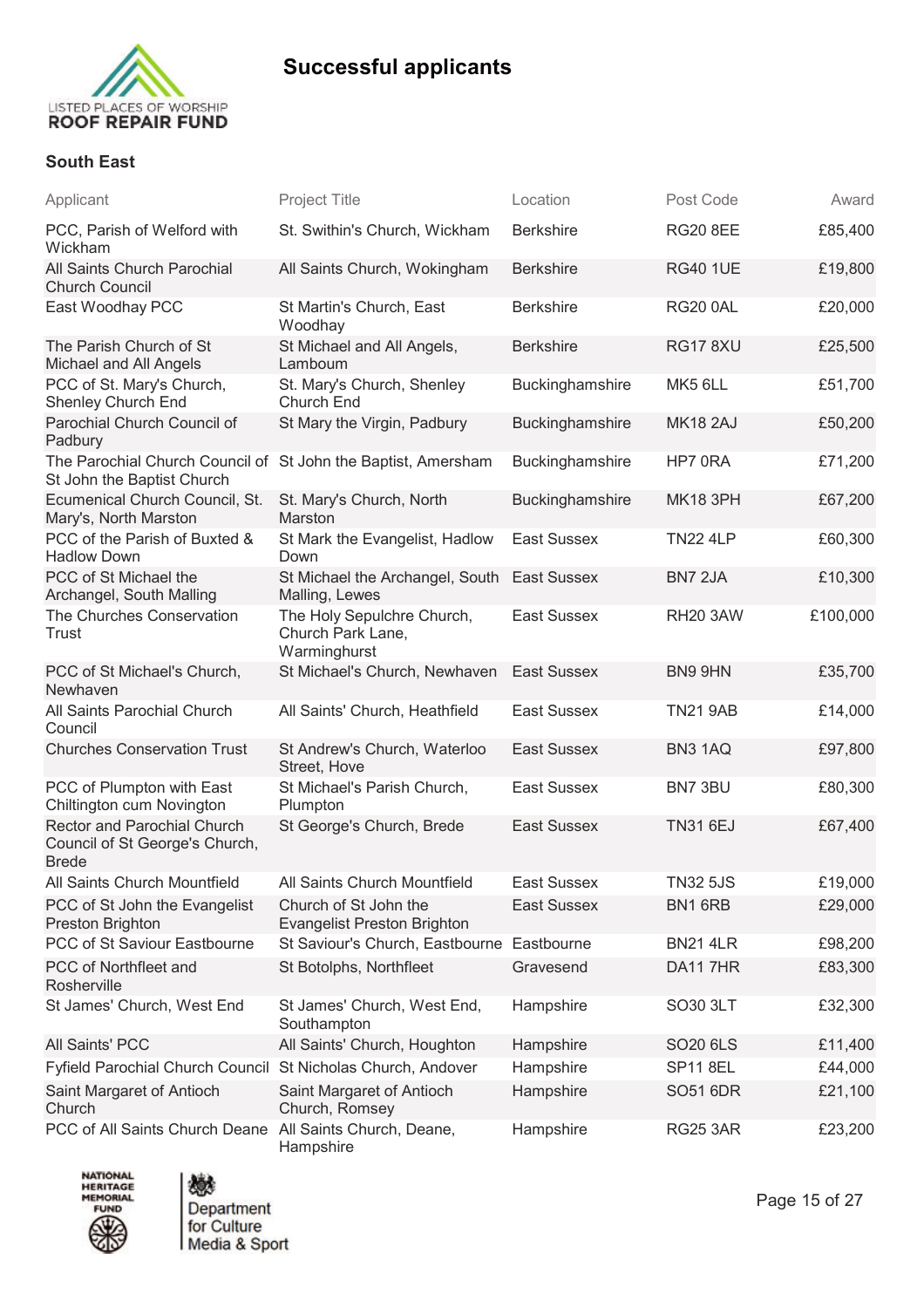

### **South East**

| Applicant                                                                          | <b>Project Title</b>                                                           | Location    | Post Code       | Award   |
|------------------------------------------------------------------------------------|--------------------------------------------------------------------------------|-------------|-----------------|---------|
| All Saints Church Parochial<br><b>Church Council</b>                               | All Saints Church, Croft Lane,<br>Crondall                                     | Hampshire   | <b>GU10 5QF</b> | £99,100 |
| Ringwood Parochial Church<br>Council                                               | The Parish Church of St Peter<br>and St Paul, Ringwood                         | Hampshire   | <b>BH24 1AW</b> | £33,600 |
| Parochial Church Council (PCC)                                                     | St Peter's Church, Hurstbourne<br><b>Tarrant</b>                               | Hampshire   | <b>SP11 0AX</b> | £20,000 |
| The PCC of the Parish of the<br>Resurrection                                       | The Church of the Holy Rood,<br>Holybourne                                     | Hampshire   | <b>GU34 4HD</b> | £19,100 |
| St Margaret's Church Parochial<br><b>Church Council</b>                            | St Margaret's, Horsmonden                                                      | Kent        | <b>TN12 8EJ</b> | £99,400 |
| St. John the Baptist, Swalecliffe<br>with Chestfield                               | St. John the Baptist Swalecliffe<br>with Chestfield, Swalecliff,<br>Whitstable | Kent        | CT5 2LZ         | £10,000 |
| All Saints' Lydd with St. Peter's<br>Greatstone and The Sanctuary<br>Dungeness PCC | All Saint's Church, Lydd,<br>Romney Marsh                                      | Kent        | <b>TN29 9AY</b> | £93,600 |
| Parochial Church Council, St<br>Mary the Virgin, Lydden                            | St Mary the Virgin, Lydden                                                     | Kent        | CT157JP         | £17,500 |
| Ospringe Parochial Church<br>Council                                               | Saint Peter and Saint Paul,<br>Faversham                                       | Kent        | <b>ME13 8XS</b> | £60,200 |
| St. Margaret's at Cliffe PCC                                                       | St. Margaret of Antioch Church,<br>Dover.                                      | Kent        | <b>CT15 6AR</b> | £10,200 |
| All Saints Church                                                                  | All Saints Church, Sittingbourne                                               | Kent        | <b>ME10 3RE</b> | £21,200 |
| PCC SS Peter and Paul                                                              | SS Peter & Paul Church, Upper<br>Hardres                                       | Kent        | CT4 6EN         | £25,600 |
| <b>Ulcombe PCC</b>                                                                 | All Saints Church, Ulcombe Hill,<br>Ulcombe                                    | Kent        | <b>ME17 1DN</b> | £52,500 |
| Parochial Church Council of<br>Frant with Eridge                                   | Holy Trinity Church, Eridge<br>Green, Tunbridge Wells                          | Kent        | TN3 9JR         | £36,300 |
| St. Nicholas, Sandhurst<br><b>Parochial Church Council</b>                         | St. Nicholas Parish Church,<br>Sandhurst                                       | Kent        | <b>TN18 5NS</b> | £41,400 |
| Parochial Church Council of<br>Sundridge with Ide Hill & Toys<br>Hill              | Saint Mary's Church, Sevenoaks Kent                                            |             | <b>TN14 6DD</b> | £20,300 |
| <b>East Peckham Parochial</b><br><b>Church Council</b>                             | Holy Trinity Church, East<br>Peckham                                           | Kent        | <b>TN12 5LL</b> | £14,000 |
| Holy Trinity Church of England                                                     | Holy Trinity, Larkfield                                                        | Kent        | <b>ME20 6PT</b> | £72,500 |
| PCC of St Mary the Virgin                                                          | St Mary the Virgin, Downe                                                      | Kent        | BR67US          | £69,600 |
| PCC of Holy Trinity with St<br>Pauls, Sheerness                                    | <b>Holy Trinity Sheerness With St</b><br>Pauls                                 | Kent        | <b>ME12 1AF</b> | £99,300 |
| SS Mary & Sexburga, Minster in<br>Sheppey                                          | SS Mary & Sexburga, Minster in<br>Sheppey                                      | Kent        | <b>ME12 2HE</b> | £66,500 |
| The Parochial Church Council of<br>St James the Great, Egerton                     | St James the Great, Egerton                                                    | Kent        | <b>TN27 9AN</b> | £19,200 |
| Parochial Church Council, St<br>Mary's Church Black Bourton                        | St Mary's Church, Black Bourton Oxfordshire                                    |             | <b>OX18 2PQ</b> | £20,500 |
| The Parish Church of St<br>Margaret                                                | St Margaret, Mapledurham                                                       | Oxfordshire | RG4 7TR         | £13,200 |





Page 16 of 27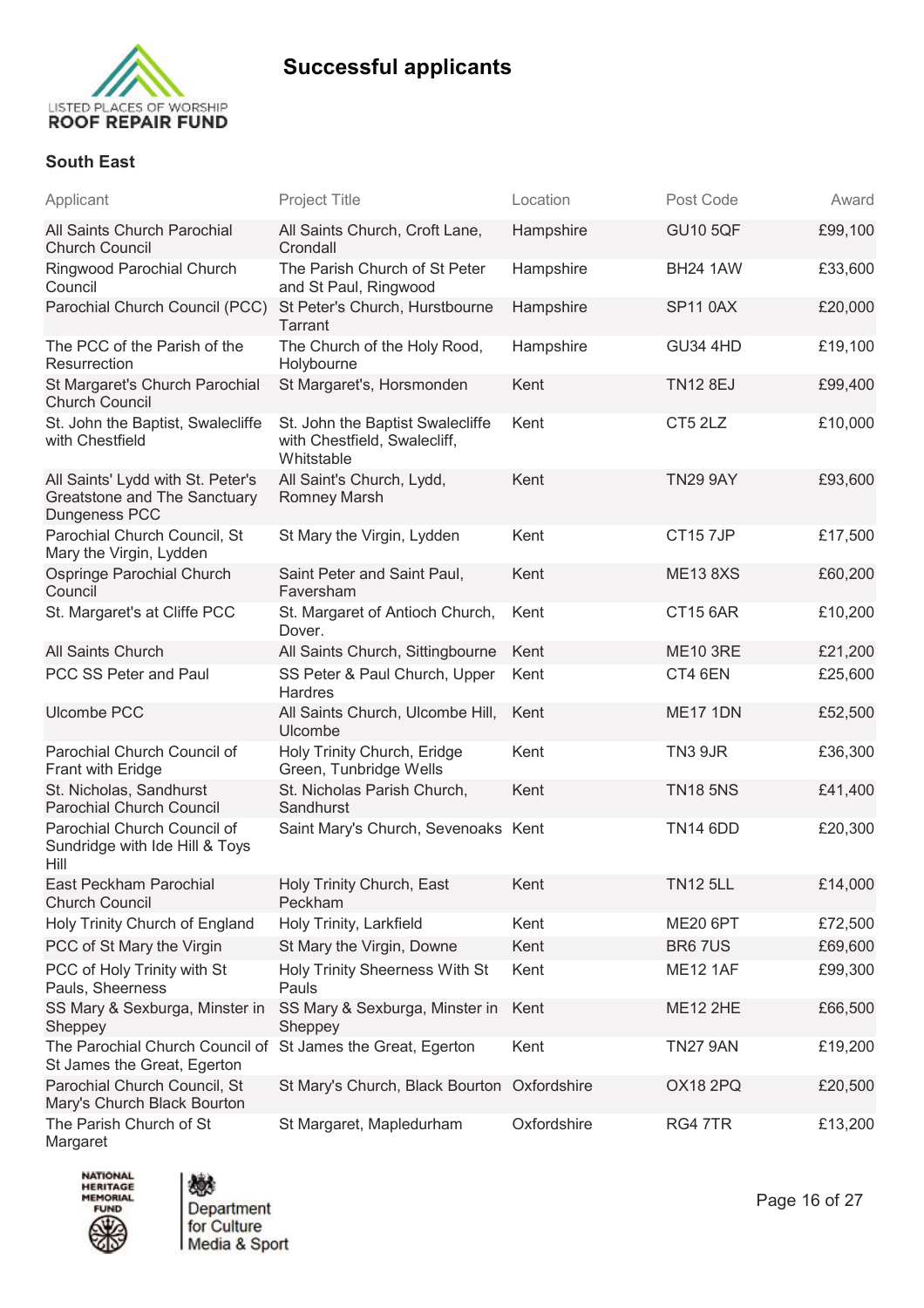

### **South East**

| Applicant                                                                      | <b>Project Title</b>                                           | Location              | Post Code       | Award    |
|--------------------------------------------------------------------------------|----------------------------------------------------------------|-----------------------|-----------------|----------|
| St Mary's Church, Childrey                                                     | St Mary's Church, Wantage                                      | Oxfordshire           | OX12 9PQ        | £26,600  |
| St Swithun's Church                                                            | St Swithun's Church, Merton                                    | Oxfordshire           | OX25 2NF        | £99,200  |
| St Mary's Banbury Parochial<br><b>Church Council</b>                           | St Mary's Church, Banbury                                      | Oxfordshire           | OX16 0AA        | £100,000 |
| Parochial Church Council, St<br>Nicholas, Britwell Salome                      | St Nicholas Church, Britwell<br>Salome                         | Oxfordshire           | <b>OX49 5LG</b> | £43,200  |
| PCC of St John the Baptist C E<br>Church, Stanton St John                      | St John the Baptist C E Church, Oxfordshire<br>Stanton St John |                       | OX33 1HW        | £28,800  |
| PCC of St Denys' Church<br>Northmoor                                           | St Denys' Church, Northmoor                                    | Oxfordshire           | <b>OX29 5SX</b> | £36,700  |
| The PCC of St Michael and All<br>Angels                                        | St Michael and All Angels,<br>Southampton                      | Southampton           | <b>SO16 7FD</b> | £93,900  |
| St Winfrids Church                                                             | St Winfrids Church,<br>Southampton                             | Southampton           | <b>SO40 3JA</b> | £75,200  |
| PCC of St Mary's, West Horsley                                                 | St Mary's Church, West Horsley                                 | Surrey                | <b>KT24 6PE</b> | £11,300  |
| <b>Wotton Church Council</b>                                                   | St John the Evangelist, Wotton                                 | Surrey                | RH5 6QQ         | £13,300  |
| St Peter and St Paul                                                           | St Peter and St Paul, West<br>Clandon                          | Surrey                | GU4 7RG         | £33,500  |
| Bisley & West End PCC                                                          | St John the Baptist Church,<br><b>Bisley</b>                   | Surrey                | <b>GU24 9DX</b> | £72,500  |
| Christ Church Coldharbour PCC                                                  | Christ Church, Coldharbour                                     | Surrey                | RH5 6HG         | £15,300  |
| The Church of The Holy Trinity                                                 | The Church of The Holy Trinity,<br>Theale                      | <b>West Berkshire</b> | RG7 5BZ         | £85,200  |
| St Mary Our Lady Sidlesham                                                     | St Mary Our Lady, Sidlesham                                    | <b>West Sussex</b>    | <b>PO20 7RE</b> | £15,400  |
| The Parochial Church Council of St Mary Magdalene, Bolney<br>St Mary Magdalene |                                                                | <b>West Sussex</b>    | <b>RH17 5QR</b> | £16,300  |
| St Andrew's Parochial Church<br>Council, Oving                                 | St Andrew's, Oving                                             | <b>West Sussex</b>    | <b>PO20 2DE</b> | £72,700  |
| PCC of St James the Less,<br>Lancing                                           | St James the Less, Lancing                                     | <b>West Sussex</b>    | BN15 0PT        | £46,200  |
| Sompting PCC                                                                   | St Mary The Blessed Virgin,<br>Sompting,                       | <b>West Sussex</b>    | <b>BN15 0AZ</b> | £23,800  |
| PCC of St Mary the Virgin<br>Church                                            | St. Mary the Virgin, Petworth                                  | <b>West Sussex</b>    | <b>GU28 0AE</b> | £77,200  |
| Parochial Church Council of<br>Southbourne with West Thorney                   | St Nicholas Church, West<br>Thorney, Thorney Island            | <b>West Sussex</b>    | <b>PO10 8LB</b> | £51,100  |
| PCC of St George's Donnington                                                  | St George's Church, Donnington West Sussex                     |                       | <b>PO19 8RF</b> | £74,600  |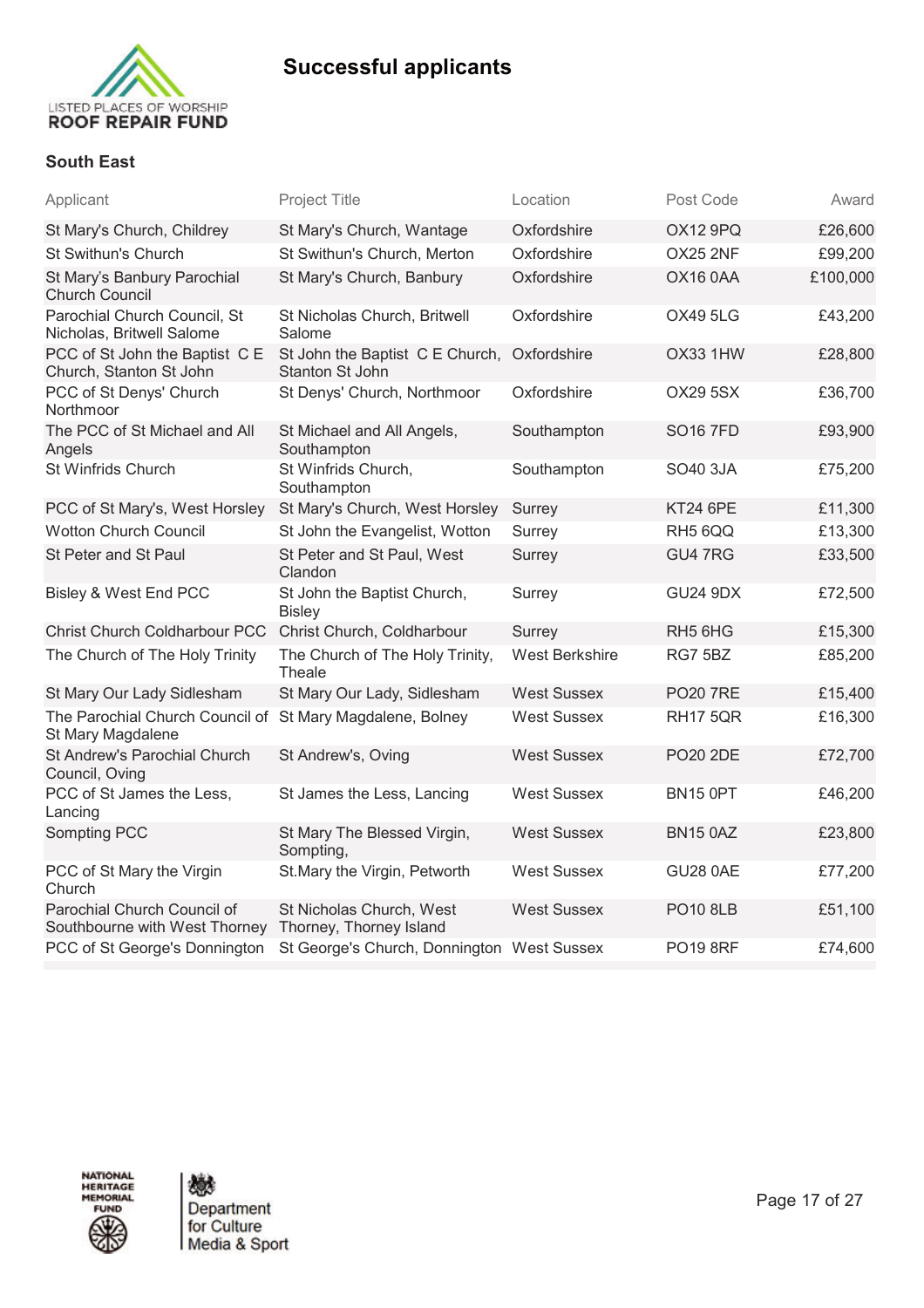

### **South West**

| Applicant                                                            | <b>Project Title</b>                                                    | Location                        | Post Code       | Award    |
|----------------------------------------------------------------------|-------------------------------------------------------------------------|---------------------------------|-----------------|----------|
| <b>Bath Elim Church</b>                                              | <b>Bath Elim Church</b>                                                 | <b>Bath</b>                     | BA1 2ND         | £56,600  |
| Parochial Church Council of<br>Batheaston, St John the Baptist       | St John the Baptist Church,<br>Batheaston, Bath                         | Bath and North East<br>Somerset | BA17EF          | £29,800  |
| PCC of St John's Church,<br>Boscombe                                 | St John's Church, Boscombe                                              | Bournemouth                     | BH14AD          | £97,700  |
| Holy Trinity Parish Nailsea PCC                                      | Holy Trinity Church, Nailsea                                            | <b>Bristol</b>                  | <b>BS48 4NG</b> | £30,000  |
| Horfield Baptist church                                              | Horfield Baptist Church                                                 | <b>Bristol</b>                  | BS7 8NY         | £100,000 |
| PCC of St Mary, Shirehampton                                         | St Mary's Church,<br>Shirehampton, Bristol                              | <b>Bristol</b>                  | <b>BS11 0DW</b> | £24,600  |
| <b>Boconnoc Parochial Church</b><br>Council                          | <b>Boconnoc Parish Church</b>                                           | Cornwall                        | <b>PL22 0RX</b> | £100,000 |
| Breage with Godolphin PCC                                            | St Breaca Chruch                                                        | Cornwall                        | <b>TR13 9PD</b> | £41,000  |
| <b>Tintagel PCC</b>                                                  | Chapel of St Pirins, Trethevy                                           | Cornwall                        | <b>PL35 0HA</b> | £59,000  |
| <b>St Dominic PCC</b>                                                | Parish Church of St Dominica &<br><b>St Dominic</b>                     | Cornwall                        | <b>PL12 6SQ</b> | £100,000 |
| <b>Gulval Parochial Church Council</b>                               | St Gulval Church, Gulval                                                | Cornwall                        | <b>TR20 8SW</b> | £100,000 |
| PCC of St Carantoc                                                   | Parish Church of St Carantoc in<br>the village of Crantock              | Cornwall                        | <b>TR8 5RB</b>  | £55,100  |
| <b>St Germans Priory Trust</b>                                       | St Germanus of Auxerre (known<br>as St Germans Priory)                  | Cornwall                        | <b>PL12 5NS</b> | £37,600  |
| The District Church of St<br>Michael and All Angels, Mount<br>Dinham | St Michael and All Angels,<br><b>Mount Dinham</b>                       | Devon                           | Ex4 6LE         | £78,800  |
| St Bridget's PCC                                                     | St Bridget's Church, Bridestowe                                         | Devon                           | <b>EX20 4ET</b> | £48,700  |
| Upton Pyne Parochial Church<br>Council                               | The Church of Our Lady, Upton<br>Pyne, Exeter                           | Devon                           | EX5 5JA         | £86,000  |
| St. Margarets Church PCC                                             | St Margarets, Templeton                                                 | Devon                           | <b>EX16 8BL</b> | £15,000  |
| District Church Council of St<br>Edward's Wiggaton                   | St Edward's Church, Wiggaton,<br>Ottery St Mary,                        | Devon                           | <b>EX11 1PU</b> | £33,200  |
| St Michaels PCC                                                      | St Michaels Church, Haddon<br>Road, Shute                               | Devon                           | <b>EX137QW</b>  | £12,300  |
| PCC of St Michael and All<br>Angels, Great Torrington                | St Michael and All Angels<br>Church, Great Torrington                   | Devon                           | <b>EX38 8EA</b> | £55,400  |
| Collaton St Mary PCC                                                 | St Mary the Virgin Church,<br>Collaton St Mary                          | Devon                           | TQ5 0NQ         | £19,100  |
| PCC of St James the Apostle,<br>Kings Nympton                        | St James the Apostle, Kings<br>Nympton, Umberleigh                      | Devon                           | <b>EX37 9SS</b> | £100,000 |
| <b>Holsworthy PCC</b>                                                | St.Petroc of Hollacombe,<br>Holsworthy                                  | Devon                           | <b>EX22 6NW</b> | £64,000  |
| Parochial Church Council of St.<br>Andrew's Church                   | St.Andrew's Church, Chardstock Devon                                    |                                 | <b>EX137BX</b>  | £88,300  |
| St Anne's Church Bucks Mills                                         | St Anne's Church Bucks Mills                                            | Devon                           | <b>EX39 5DW</b> | £100,000 |
| PCC of St James' The Apostle,<br>Bondleigh,                          | St. James the Apostle Bondleigh Devon                                   |                                 | <b>EX20 2AN</b> | £46,800  |
| Parish of S. Edward, King &<br>Martyr                                | Parish of S. Edward, King and<br>Martyr, Shaugh Prior, near<br>Plymouth | Devon                           | PL7 5HA         | £14,800  |





Page 18 of 27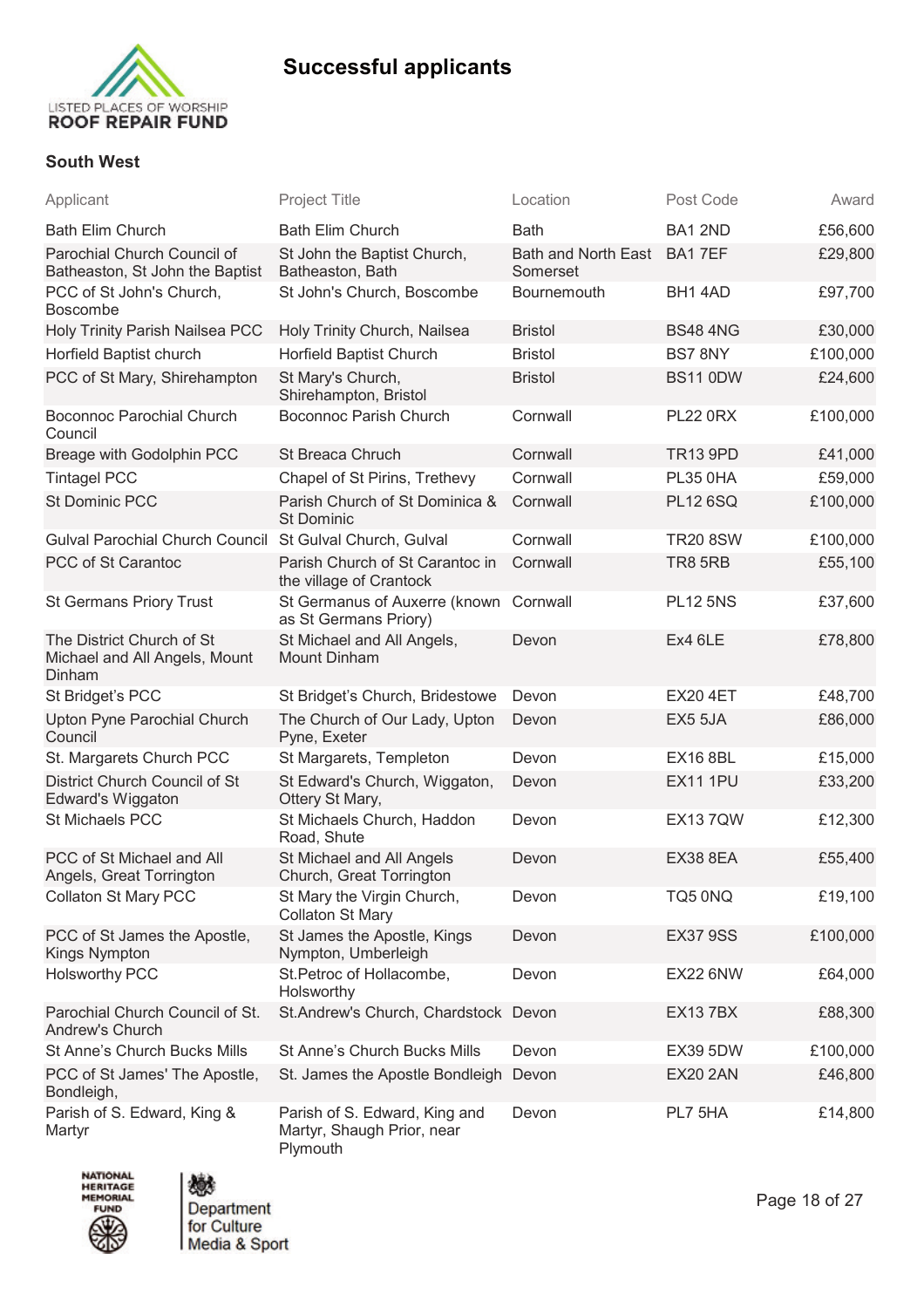

### **South West**

| Applicant                                                       | <b>Project Title</b>                                          | Location        | Post Code           | Award    |
|-----------------------------------------------------------------|---------------------------------------------------------------|-----------------|---------------------|----------|
| PCC of Brent Tor                                                | Church of St Michael de Rupe,<br><b>Brentor</b>               | Devon           | <b>PL19 0XL</b>     | £83,500  |
| PCC of Holy Cross Church,<br>Tetcott                            | Holy Cross Church, Tetcott,<br>Holsworthy                     | Devon           | <b>EX22 6QZ</b>     | £52,200  |
| The Church of St John the<br><b>Baptist</b>                     | The Church of St John the<br>Baptist, Colaton Raleigh         | Devon           | <b>EX10 0LL</b>     | £46,200  |
| <b>Bittadon Parochial Church</b><br>Council                     | The Parish Church of St. Peter,<br><b>Bittadon</b>            | Devon           | <b>EX314HJ</b>      | £20,000  |
| St Leonard's Church Parochial<br><b>Church Council</b>          | St Leonard's Church,<br>Sheepstor, Yelverton                  | Devon           | <b>PL20 6PF</b>     | £36,500  |
| PCC of St John the Baptist<br>, North Bovey                     | St John the Baptist, North<br>Bovey,                          | Devon           | <b>TQ13 8QZ</b>     | £94,600  |
| PCC of St Mary the Virgin                                       | The Church of St Mary the<br>Virgin, Cheriton Bishop          | Devon           | EX6 6HY             | £46,300  |
| PCC of St Margarets Church,<br>Topsham                          | Church of St Margaret of<br>Antioch, Topsham,                 | Devon           | EX3 0HQ             | £58,000  |
| The Churches Conservation<br>Trust                              | St George Refome, Portland                                    | <b>Dorset</b>   | <b>N1 9RL</b>       | £49,100  |
| PCC of St Luke's Church,<br><b>Bournemouth</b>                  | St Luke's Church, Winton,<br>Bournemouth                      | Dorset          | BH <sub>3</sub> 7LR | £26,400  |
| Hope Church, Weymouth                                           | Hope Church, Weymouth                                         | <b>Dorset</b>   | DT4 8TW             | £90,600  |
| Holy Trinity Church Warmwell<br><b>Parochial Church Council</b> | Holy Trinity Church Warmwell                                  | Dorset          | DT2 8HQ             | £49,500  |
| PCC of Minterne Magna                                           | St Andrews Church, Minterne<br>Magna, Dorchester              | Dorset          | DT27AU              | £17,800  |
| Our Lady Queen Of Martyrs and<br>St. Joseph                     | Our Lady Queen Of Martyrs and<br>St. Joseph, The Square, Wool | Dorset          | <b>BH20 6DU</b>     | £100,000 |
| st mary's PCC                                                   | St Mary's Church Stalbridge                                   | <b>Dorset</b>   | <b>DT10 2LA</b>     | £29,200  |
| Mitcheldean PCC                                                 | St Michael and All Angels,<br>Mitcheldean                     | Gloucestershire | <b>GL17 0BS</b>     | £15,700  |
| <b>Cinderford Baptist Chapel</b>                                | <b>Cinderford Baptist Chapel</b>                              | Gloucestershire | <b>GL14 2RP</b>     | £22,100  |
| <b>Blaisdon Parochial Church</b><br>Council                     | The Church of St Michael and<br>All Angels, Blaisdon          | Gloucestershire | <b>GL14 1NB</b>     | £98,300  |
| <b>St Andrew's United Reformed</b><br>Church                    | <b>St Andrew's United Reformed</b><br>Church, Cheltenham      | Gloucestershire | <b>GL50 1SP</b>     | £36,700  |
| Cheltenham Hebrew<br>Congregation                               | Cheltenham Synagogue                                          | Gloucestershire | <b>GL50 3PU</b>     | £11,500  |
| Driffield and Harnhill Parochial<br><b>Church Council</b>       | St Mary's Church, Driffield                                   | Gloucestershire | GL7 5PY             | £36,900  |
| Parish of the Mid-Wyedean<br>Churches                           | St Saviour's Church, Redbrook,<br>Monmouth                    | Gloucestershire | <b>GL16 8DN</b>     | £35,400  |
| PCC of St Peter & St Paul<br><b>Blockley</b>                    | St Peter & St Paul's Church,<br><b>Blockley</b>               | Gloucestershire | <b>GL56 9ES</b>     | £60,200  |
| St Mary's Church, Church<br>Street, Newent, Glos                | St Mary's Church, Church<br>Street, Newent                    | Gloucestershire | <b>GL18 1AB</b>     | £96,300  |
| PCC of All Saints Church, Cold<br>Salperton                     | All Saints Church, Cold<br>Salperton                          | Gloucestershire | <b>GL54 5TB</b>     | £15,200  |
|                                                                 |                                                               |                 |                     |          |





Page 19 of 27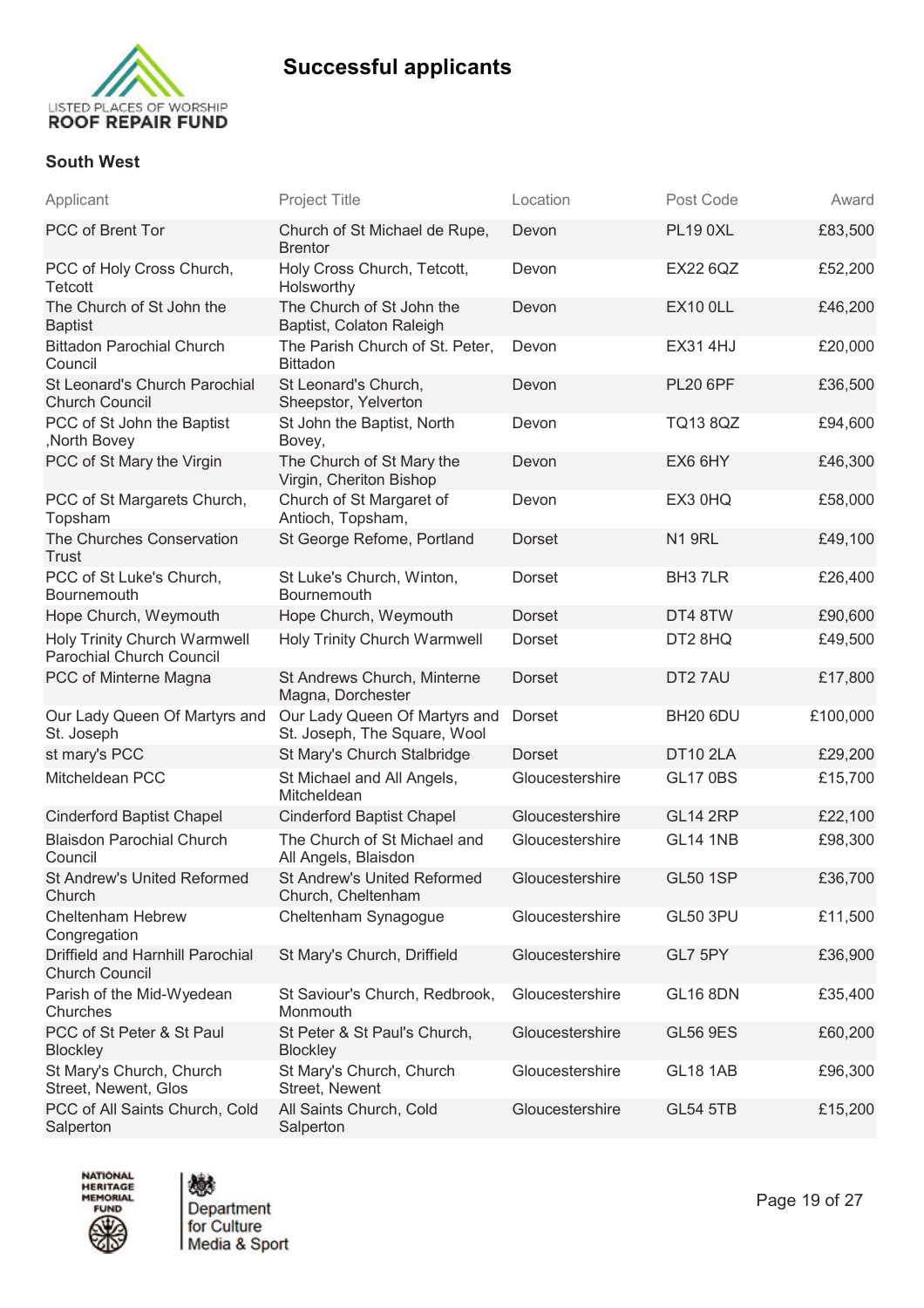

#### **South West**

| Applicant                                                                              | <b>Project Title</b>                                           | Location                 | Post Code       | Award   |
|----------------------------------------------------------------------------------------|----------------------------------------------------------------|--------------------------|-----------------|---------|
| St Mary Magdalene Church PCC St Mary Magdalene Church,                                 | Elmstone Lane, Uckington,<br>Cheltenham,                       | Gloucestershire          | <b>GL51 9TJ</b> | £80,000 |
| St George Church                                                                       | St Georges Church, Easton in<br>Gordano                        | <b>North Somerset</b>    | <b>BS20 0NB</b> | £99,700 |
| PCC of St Michael the<br>Archangel                                                     | St Michael the Archangel,<br>Dundry                            | North Somerset           | <b>BS41 8LH</b> | £99,900 |
| St Mary the Virgin, Bickleigh                                                          | St Mary the Virgin, Bickleigh                                  | Plymouth                 | PL6 7AH         | £59,300 |
| St Matthews Church, Wookey                                                             | St Matthews Church, Wookey                                     | Somerset                 | BA5 1JT         | £15,000 |
| St Andrew Church PCC                                                                   | Parish Church of St Andrew,<br><b>Mells</b>                    | Somerset                 | <b>BA11 3PT</b> | £96,500 |
| Parochial Church Council of St<br>John The Baptist Church,<br><b>Farrington Gurney</b> | St John The Baptist Church,<br><b>Farringon Gurney</b>         | Somerset                 | <b>BS39 6UB</b> | £10,600 |
| St Mary Magdalen                                                                       | St Mary Magdalen, Owl Street,<br>Stocklinch, Ilminster         | Somerset                 | <b>TA19 9JN</b> | £10,800 |
| PCC of Stoke St Michael                                                                | St Michaels Church, Stoke St<br>Michael                        | Somerset                 | <b>BA3 5JS</b>  | £88,000 |
| St Mary the Virgin Church, North<br>Petherton                                          | St Mary the Virgin North<br>Petherton                          | Somerset                 | TA66SE          | £10,200 |
| Parish of St Luke and St Teresa                                                        | Church of St Luke and St<br>Teresa, Wincanton                  | Somerset                 | BA9 9DH         | £92,600 |
| The Parochial Church Council of<br>Holy Cross Church, Middlezoy                        | Holy Cross Church, Middlezoy                                   | Somerset                 | TA7 0NU         | £87,000 |
| Parochial Church Council of St.<br>Mary The Virgin                                     | Parish Church of St. Mary The<br>Virgin, Hardington Mandeville | Somerset                 | <b>BA22 9PQ</b> | £50,700 |
| Norton sub Hamdon Parochial<br><b>Church Council</b>                                   | St Mary's Norton sub Hamdon                                    | Somerset                 | <b>TA14 6TT</b> | £12,300 |
| St Nicholas Church, Radstock                                                           | St Nicholas Church, Radstock                                   | Somerset                 | BA3 3RL         | £38,300 |
| PCC of St Peter and St John<br>Northmoor Green                                         | St Peter and St John Northmoor<br>Green (aka Moorland)         | Somerset                 | TA6 6NY         | £20,000 |
| PCC of St Peter's Church,<br>Catcott                                                   | St Peter's Church, Catcott,<br><b>Bridgewater</b>              | Somerset                 | TA7 9HL         | £79,700 |
| PCC of St John the Baptist<br>Chilcompton                                              | St John the Baptist Church,<br>Chilcompton                     | Somerset                 | BA3 4HP         | £79,600 |
| PCC of East Harptree, West<br>Harptree with Hinton Blewitt                             | St Laurence, East Harptree,<br><b>Bristol</b>                  | Somerset                 | <b>BS40 6EG</b> | £47,500 |
| PCC of St Mary's church, Stoke<br>Sub Hamdon                                           | St Mary the Virgin Church,<br>Stoke Sub Hamdon                 | Somerset                 | <b>TA14 6UF</b> | £56,400 |
| Parochial Church Council, St<br>John the Baptist Church, Old<br>Sodbury                | St John the Baptist Church, Old<br>Sodbury                     | South<br>Gloucestershire | <b>BS37 6BN</b> | £34,900 |
| PCC of Curry Mallet, All Saints                                                        | All Saints Church Curry Mallet,<br>Taunton                     | Taunton                  | TA3 6TD         | £83,500 |
| <b>Bath Road Methodist Church</b>                                                      | Bath Road Methodist Church,<br>Swindon                         | Wilshire                 | SN14BA          | £14,300 |
| PCC of St Giles, Alderton                                                              | St Giles Church, Alderton                                      | Wiltshire                | <b>SN14 6NL</b> | £92,200 |



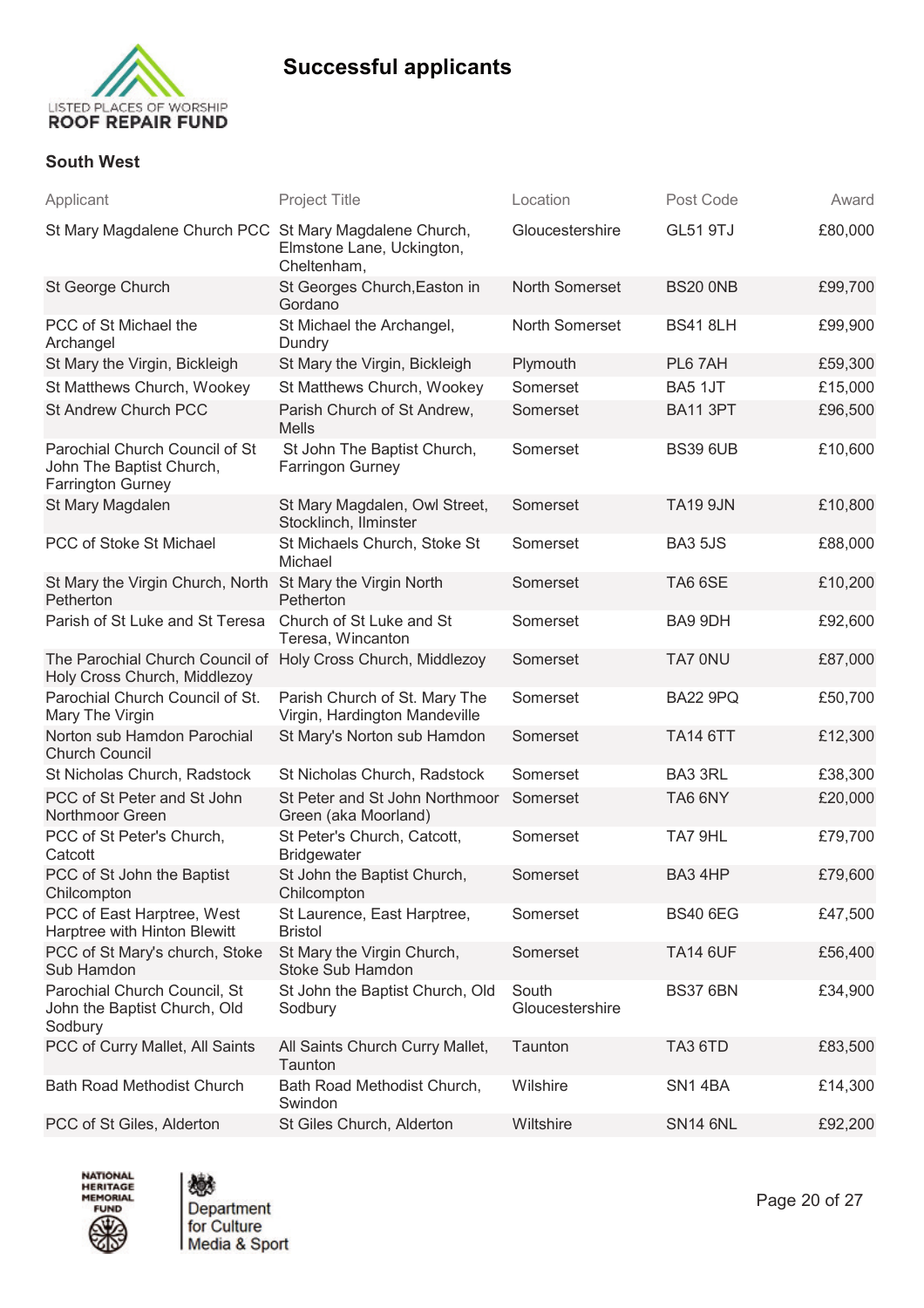

### **South West**

| Applicant                                                   | Project Title                                                     | _ocation  | Post Code           | Award   |
|-------------------------------------------------------------|-------------------------------------------------------------------|-----------|---------------------|---------|
| <b>PCC Compton Bassett</b>                                  | St Swithin's Church, Compton<br>Bassett, Calne                    | Wiltshire | <b>SN11 8RE</b>     | £12,000 |
| PCC of All Saints Liddington                                | All Saints Church, Liddington                                     | Wiltshire | SN4 0HB             | £16,500 |
| St James' Church Bratton<br><b>Parochial Church Council</b> | St James Church, Church<br>Road, Bratton                          | Wiltshire | <b>BA13 4RQ</b>     | £17,600 |
| PCC of St Andrew's Parish<br>Church, Chippenham             | St Andrew's Parish Church,<br>Chippenham                          | Wiltshire | <b>SN15 3HT</b>     | £29,600 |
| PCC of St James Church,<br>Berwick St James                 | St James' Church Berwick St<br>James                              | Wiltshire | SP <sub>3</sub> 4TS | £18,900 |
| PCC of All Staints Church<br><b>Stanton St Bernard</b>      | Stanton St Bernard 'All Saints'<br>Village Church, Vale of Pewsey | Wiltshire | SN8 4LL             | £24,400 |
| The PCC of St George's<br>Church, Preshute                  | St George's Church, Preshute                                      | Wiltshire | SN8 1RP             | £66,600 |
| <b>PCC of St Andrews Castle</b><br>Combe                    | St Andrews Church, Market<br>Place, Castle Combe                  | Wiltshire | <b>SN14 7HT</b>     | £48,000 |
| PCC of St Thomas and St<br>Edmund                           | St Thomas's Church Salisbury                                      | Wiltshire | SP <sub>1</sub> 1BA | £81,900 |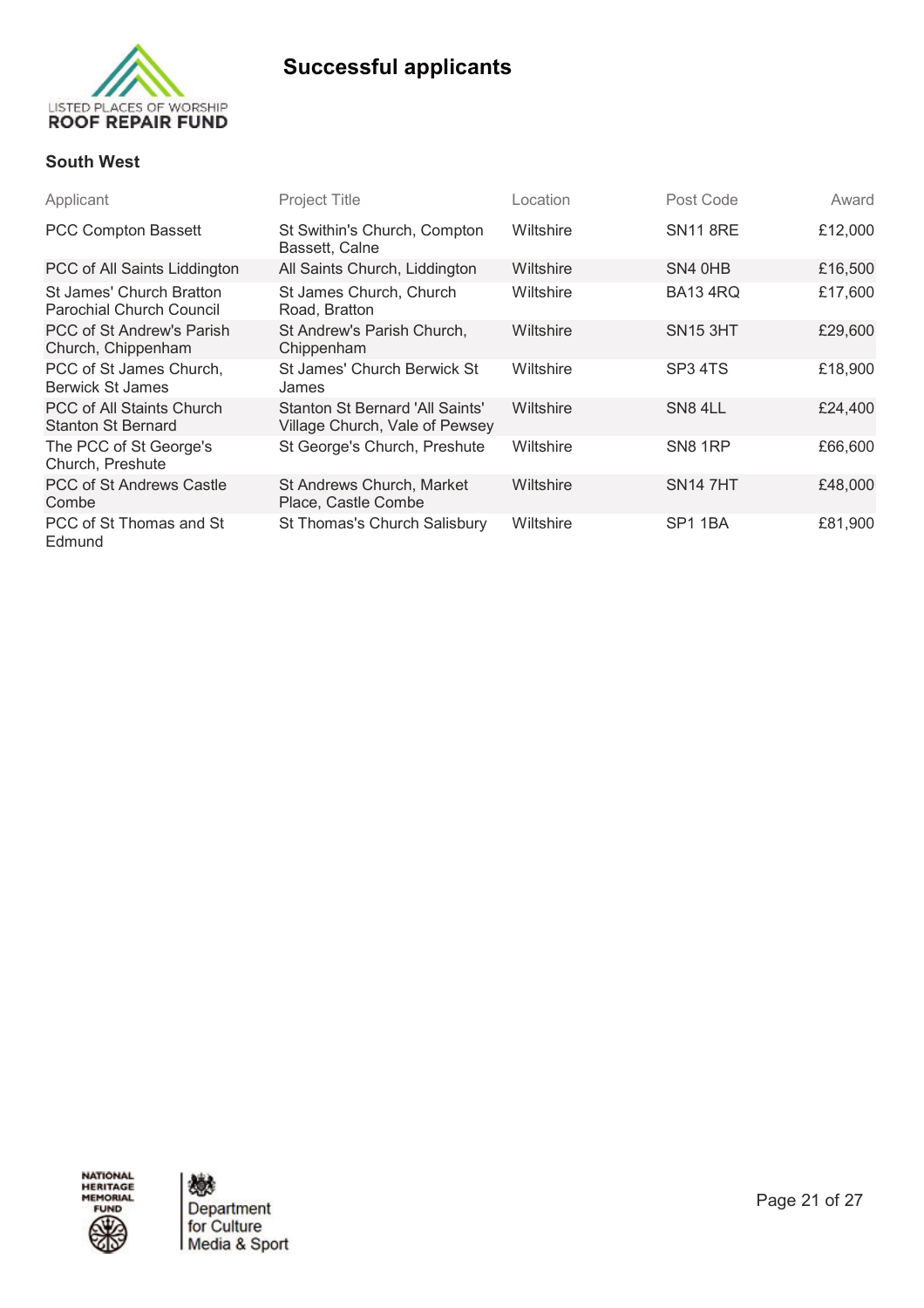

### **Wales**

| Applicant                                                       | <b>Project Title</b>                                                                   | Location             | Post Code       | Award    |
|-----------------------------------------------------------------|----------------------------------------------------------------------------------------|----------------------|-----------------|----------|
| Rectorial Benefice of the Upper<br><b>Ebbw Valleys</b>          | Christ Church, Church<br>Crescent, Ebbw Vale                                           | <b>Blaenau Gwent</b> | <b>NP23 6UG</b> | £99,900  |
| St George Church, Tredegar                                      | St George Church, Tredegar                                                             | <b>Blaenau Gwent</b> | <b>NP22 3DU</b> | £76,000  |
| Bwyllgor Eglwys y Santes Fair                                   | Eglwys y Santes Fair (St. Mary's<br>Church), Aberystwyth                               | Ceredigion           | SY23 2AU        | £30,300  |
| St Asaph Cathedral                                              | St Asaph Cathedral, St Asaph                                                           | Clywd                | <b>LL17 0RD</b> | £68,200  |
| St John's Church PCC                                            | St John's Church, Rhydymwyn                                                            | Flintshire           | CH7 5JJ         | £89,600  |
| PCC St Michael's Church,<br>Caerwys                             | St Michael's Church, Caerwys                                                           | Flintshire           | CH7 5BH         | £16,000  |
| St Mary the Virgin, Parochial<br><b>Church Council</b>          | St Mary the Virgin Church, High<br>Street, Mold                                        | Flintshire           | CH7 1BW         | £72,500  |
| PCC of St. Cadoc's Caerleon                                     | St Cadoc's Church, Caerleon                                                            | Gwent                | <b>NP18 1AZ</b> | £69,600  |
| PCC of Sant Mair, Dolbenmaen                                    | Sant Mair, Dolbenmaen -<br>Deanery of Llyn & Eifionydd                                 | Gwynedd              | <b>LL51 9RQ</b> | £39,600  |
| St Peter's Church                                               | St Peter's Church. Aberdyfi                                                            | Gwynedd              | <b>LL35 0EF</b> | £100,000 |
| PCC of St Peblig Church<br>Caernarfon                           | St Peblig Church, Llanbeblig,<br>Caernarfon                                            | Gwynedd              | <b>LL55 2ER</b> | £15,400  |
| PCC of the Rectorial Benefice<br>of Llanbelig                   | St Garmon's Church, Betws<br>Garmon, Caernarfon                                        | Gwynedd              | <b>LL55 1LF</b> | £10,300  |
| St Mary's Newchurch PCC                                         | St Mary's Church, Newchurch,<br>Radnorshire                                            | Herefordshire        | HR5 3QF         | £14,700  |
| St Mary's Church, Mertyr Tydfil                                 | Merthyr Tydfil, Our Lady of the<br>Rosary RC Church                                    | Merthyr Tydfil       | <b>CF47 8RG</b> | £94,600  |
| Parochial Church Council of St.<br>Mary's Church                | St. Mary's Church. Panteg                                                              | Monmouthshire        | NP4 0TS         | £65,600  |
| Newport Cathedral                                               | Newport Cathedral. Stow Hill                                                           | Newport              | <b>NP20 4EA</b> | £96,000  |
| PCC Church of St Faith and St<br>Tyfie, Lamphey                 | Lamphey Church (St Faith & St<br>Tyfei), Lamphey near Pembroke                         | Pembrokeshire        | <b>SA71 5NR</b> | £64,100  |
| PCC of St Dogmael's Church,<br>Mynachlog-ddu                    | St Dogmael's Church,<br>Mynachlog-ddu                                                  | Pembrokeshire        | <b>SA66 7SE</b> | £87,700  |
| Chapel                                                          | Woodstock Calvinistic Methodist Woodstock Calvinistic Methodist Pemrokeshire<br>Chapel |                      | <b>SA63 4TE</b> | £64,700  |
| PCC of St Edmund's Church,<br>Crickhowell                       | St Edmund King and Martyr<br>Church, Crickhowell                                       | Powys                | NP8 1BB         | £60,200  |
| St Michael and All Angel                                        | St. Michael and All Angels, Knill,<br>Presteigne                                       | Powys                | LD8 2PR         | £97,200  |
| Parish of Pontypridd St Matthew<br>and Cilfynydd with Llanwynno | St Gwynno's Church,<br>Llanwynno, Ynysybwl,<br>Pontypridd                              | Rhondda Cyon Taff    | CF37 3PH        | £71,900  |
| Presbyterian Church of Wales                                    | <b>Welsh Calvanist Methodist</b><br>Chapel, Llandidloes                                | South Glamorgan      | <b>CF14 1DD</b> | £25,200  |
| Llanmadoc and Cheriton PCC                                      | St Cadoc's Church, Cheriton                                                            | Swansea              | SA3 1BY         | £73,900  |
| PCC of the Parich of Clydach -<br>St Mary's Church, Clydach     | St Mary's Church - Parish of<br>Clydach, Swansea                                       | Swansea              | SA6 5LG         | £52,400  |
| Vicar and Church Wardens of<br>the Parish Church Council        | St Chad's Church, Holt,<br>Gresford                                                    | Wrexham              | <b>LL12 8RG</b> | £24,500  |



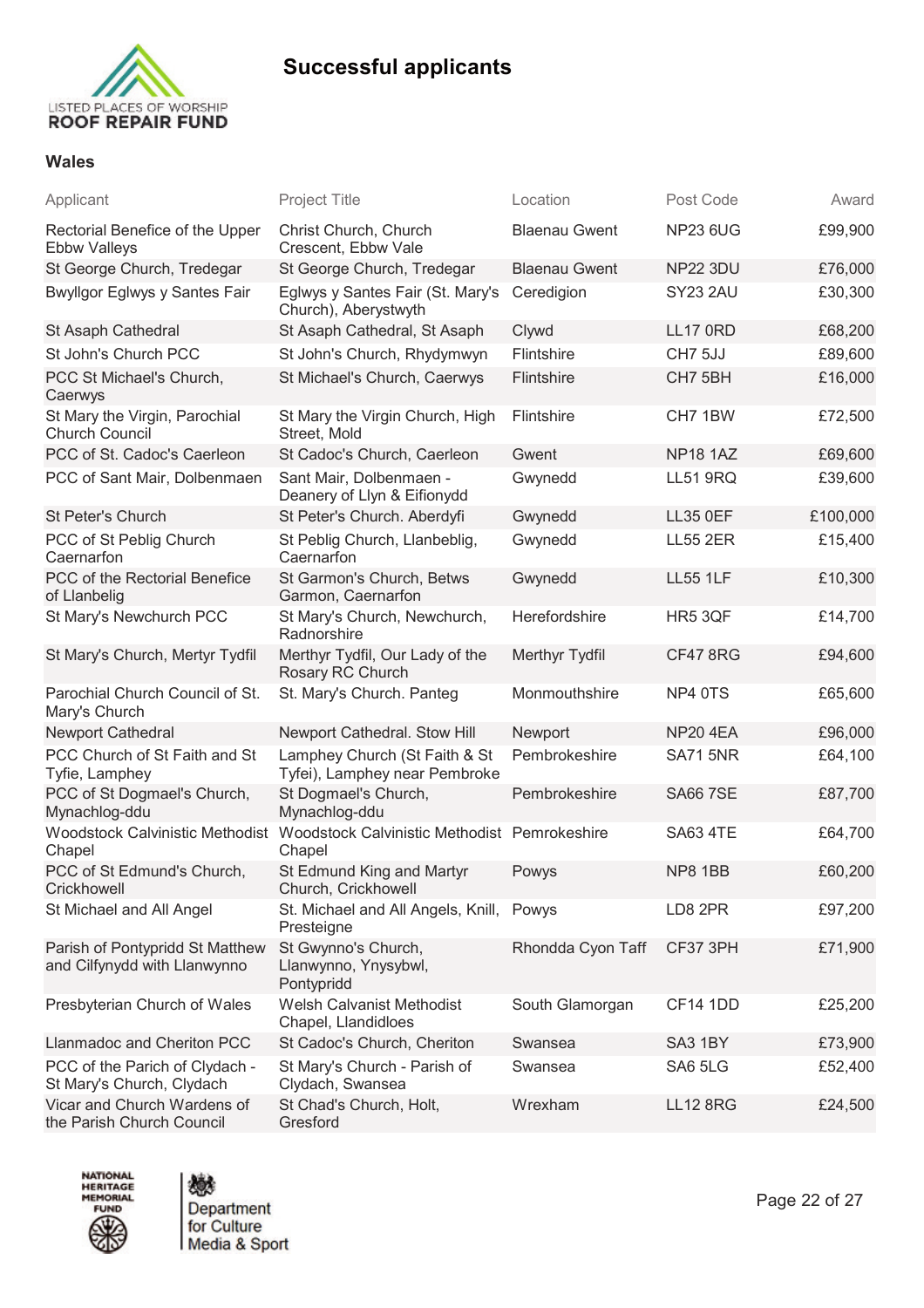

#### **Wales**

| Applicant                                       | <b>Project Title</b>                    | Location | Post Code            | Award   |
|-------------------------------------------------|-----------------------------------------|----------|----------------------|---------|
| Parochial Church Council of<br>St.Chad's Church | St Chad's Church, Hanmer, Nr<br>Wrexham | Wrexham  | SY <sub>13</sub> 3DE | £92.800 |

NATIONAL<br>HERITAGE<br>MEMORIAL FUND

戀 Department<br>for Culture<br>Media & Sport

Page 23 of 27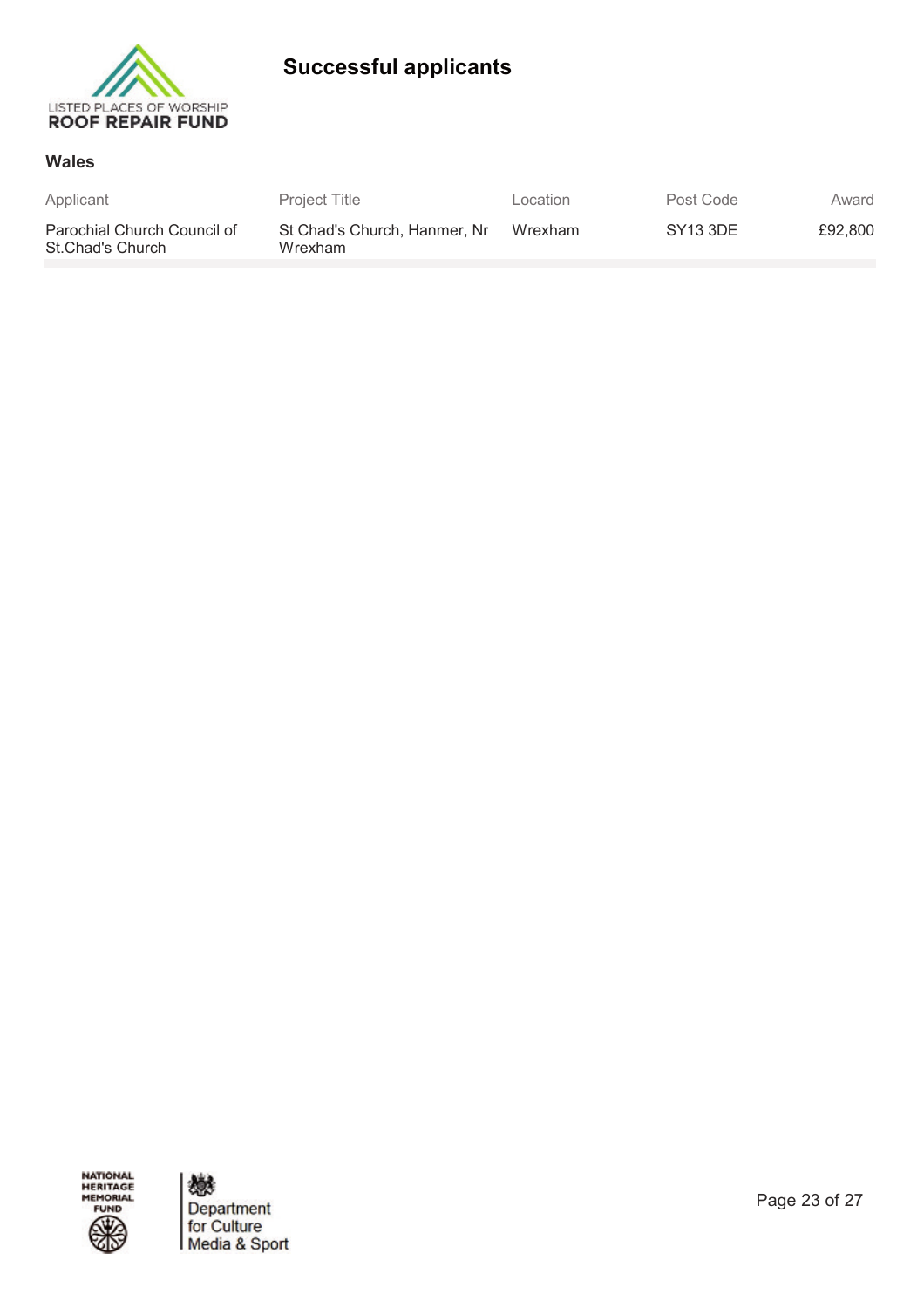



### **West Midlands**

| Applicant                                                                              | <b>Project Title</b>                                                                    | Location       | Post Code           | Award    |
|----------------------------------------------------------------------------------------|-----------------------------------------------------------------------------------------|----------------|---------------------|----------|
| PCC of St Alban and St Patrick                                                         | Church of St Alban the Martyr,<br>Highgate, Birmingham                                  | Birmingham     | <b>B30 1TU</b>      | £72,700  |
| PCC of St Peter and St Paul,<br><b>Ashton and Nechells</b>                             | St Peter & Paul Aston (Aston<br>Parish Church)                                          | Birmingham     | <b>B6 6QA</b>       | £33,500  |
| St Dunstan's Catholic Church                                                           | St Dunstan's Catholic, Kings<br>Heath                                                   | Birmingham     | <b>B147JN</b>       | £78,000  |
| St Thomas The Apostle Parish<br>Church, the Parish Church of<br>Longford andHawkesbury | St Thomas The Apostle Parish<br>Church, The Parish Church of<br>Longford and Hawkesbury | Coventry       | CV6 6DR             | £20,200  |
| Ledbury Baptist Church, Ledbury Ledbury Baptist Church                                 |                                                                                         | Herefordshire  | HR8 2FR             | £10,000  |
| Weston-under-Penyard PCC                                                               | St Lawrence, Weston-under-<br>Penyard                                                   | Herefordshire  | HR97QA              | £99,100  |
| Ewyas Harold and Dulas PCC                                                             | St Michael and All Angels',<br>Ewyas Harold, Hereford                                   | Herefordshire  | HR <sub>2</sub> 0TX | £29,000  |
| PCC of St. Peter's, Bromyard                                                           | St. Peter's Church, Bromyard                                                            | Herefordshire  | HR7 4DZ             | £70,000  |
| Hadzor with Oddingley and<br><b>Tibberton PCC</b>                                      | St Peter AD Vincula, Tibberton                                                          | Shropshire     | WR6 6JA             | £83,800  |
| PCC of Kenley                                                                          | St John the Baptist Church,<br>Kenley                                                   | Shropshire     | SY5 6NR             | £93,800  |
| PCC St Catherine, Tugford                                                              | St Catherine, Tugford                                                                   | Shropshire     | SY7 9HS             | £100,000 |
| PCC of Heath Chapel with<br>Stoke St Milborogh                                         | Heath Chapel, Bouldon                                                                   | Shropshire     | SY7 9DS             | £100,000 |
| Parochial Church Council, St.<br>Anne's Church                                         | St. Anne Brown Edge                                                                     | Staffordshire  | ST87HP              | £12,900  |
| St Joseph's Catholic Church                                                            | St Joseph's Catholic Church,<br>Burslem, Stoke on Trent                                 | Staffordshire  | ST64BB              | £100,000 |
| Denstone PCC                                                                           | The Parish Church of All Saints<br>Denstone                                             | Staffordshire  | <b>ST14 5EZ</b>     | £33,500  |
| <b>St Matthews Church Council</b>                                                      | St Matthews Church, Meerbrook                                                           | Staffordshire  | <b>ST13 8SJ</b>     | £55,100  |
| PCC of St Werburgs Church<br>Hanbury and St Augustines<br>Church Draycott              | Hanbury St Werburgh's Church,<br>Church Lane, Hanbury, Burton<br>on Trent               | Staffordshire  | <b>DE13 8TF</b>     | £44,600  |
| Sandon with Burston Parochial<br><b>Church Council</b>                                 | All Saints, Sandon, Staffordshire Staffordshire                                         |                | <b>ST18 0DB</b>     | £52,300  |
| Parochial Church Council of<br>Merevale with Bentley                                   | The Church of Saint Mary,<br>Merevale                                                   | Staffordshire  | <b>B78 2LR</b>      | £20,600  |
| St James' Church, Audley                                                               | St James' Church, Audley                                                                | Stoke-on-Trent | ST7 8DE             | £31,000  |
| <b>Stockton Parochial Church</b><br>Council                                            | St Michael and All Angels<br>Church, Stockton                                           | Warwickshire   | <b>CV47 8JG</b>     | £20,200  |
| Avon Dassett with Fenny<br><b>Compton PCC</b>                                          | St Peter & St Clare, Fenny<br>Compton                                                   | Warwickshire   | <b>CV47 2YE</b>     | £38,600  |
| All Saints church, Ladbroke                                                            | All Saints church, Ladbroke                                                             | Warwickshire   | <b>CV47 2BE</b>     | £76,300  |
| The Parish Church of All Saints                                                        | All Saints' Parish Church,<br>Leamington Spa                                            | Warwickshire   | <b>CV31 1AA</b>     | £96,900  |
| <b>Warwick Road United Reformed</b><br>Church                                          | <b>Warwick Road United Reformed</b><br>Church, Coventry                                 | Warwickshire   | CV1 1EX             | £84,100  |
| <b>Chilvers Coton PCC</b>                                                              | All Saints, Chilvers Coton                                                              | Warwickshire   | <b>CV11 4NJ</b>     | £13,400  |



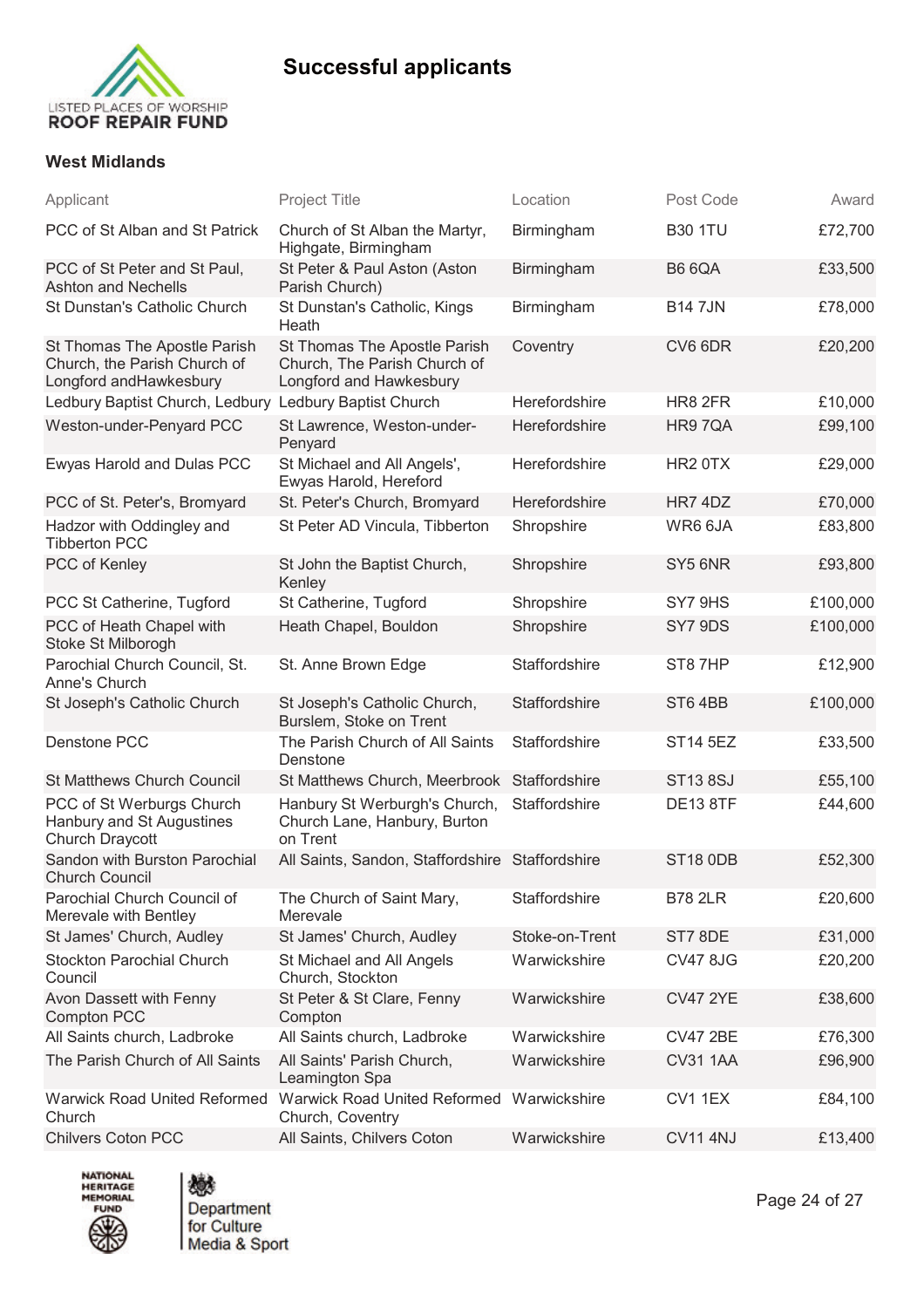

### **West Midlands**

| Applicant                                                                                | <b>Project Title</b>                                                                                                                    | Location       | Post Code       | Award    |
|------------------------------------------------------------------------------------------|-----------------------------------------------------------------------------------------------------------------------------------------|----------------|-----------------|----------|
| <b>St Chad's Parochial Church</b><br>Council                                             | St Chad's Church, Church Hill,<br><b>Bishop's Tachbrook</b>                                                                             | Warwickshire   | CV33 9RJ        | £11,600  |
| Bromsgrove PCC, District<br>Church of St John the Baptist,<br>Bromsgrove, Worcestershire | The Church of John the Baptist<br>in the Ecclesiastical Parish of<br>Bromsgrove in the Church of<br><b>England Diocese of Worcester</b> | Worcestershire | <b>B617JW</b>   | £60,000  |
| PCC of St Matthias, Malvern<br>Link                                                      | Church of St Matthias, Church<br>Road, Malvern Link                                                                                     | Worcestershire | <b>WR14 1NP</b> | £19,100  |
| Hinton on the Green PCC                                                                  | St Peter's Church, Hinton on the<br>Green                                                                                               | Worcestershire | <b>WR11 2QU</b> | £98,100  |
| Mamble cum Bayton PCC                                                                    | St John the Baptist Church,<br>Mamble                                                                                                   | Worcestershire | <b>DY14 9JY</b> | £77,700  |
| Ribbesford with Bewdley and<br>Dowles PCC                                                | St Anne's Church, Bewdley                                                                                                               | Worcestershire | <b>DY12 2AE</b> | £100,000 |
| St. Peter's PCC                                                                          | St. Peter's Church, Flyford<br>Flavell                                                                                                  | Worcestershire | WR74BS          | £11,900  |
| PCC of St Nicholas Church,<br>Warndon                                                    | St Nicholas Church, St Nicholas<br>Lane, Warndon Villages,<br>Worcester                                                                 | Worcestershire | WR4 0SL         | £18,700  |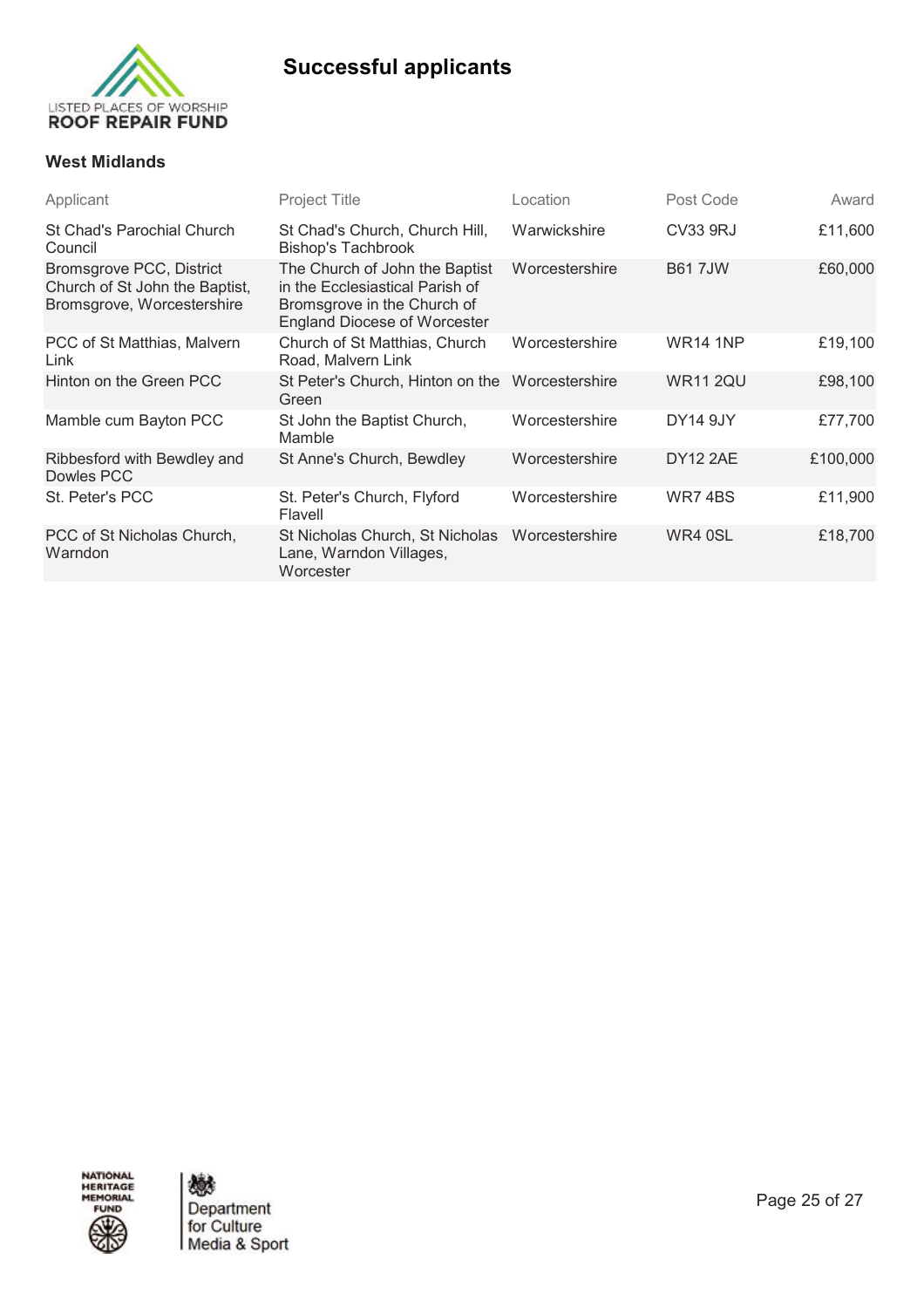

### **Yorkshire and The Humber**

| Applicant                                                   | <b>Project Title</b>                                               | Location              | Post Code       | Award    |
|-------------------------------------------------------------|--------------------------------------------------------------------|-----------------------|-----------------|----------|
| St Mary's Church, North<br>Barwithin, Beverly               | St Mary's Church                                                   | East Riding           | <b>HU17 8DL</b> | £69,400  |
| <b>Blacktoft Parochial Church</b><br>Council                | Church of Holy Trinity, Blacktoft                                  | <b>East Yorkshire</b> | <b>DN14 7YW</b> | £86,000  |
| PCC of All Saints', Rudston                                 | All Saints' Church, Rudston                                        | East Yorkshire        | <b>YO25 4UY</b> | £51,500  |
| PCC of All Saints Church, North<br>Cave                     | All Saints Church, North Cave                                      | <b>East Yorkshire</b> | <b>HU15 2LW</b> | £12,500  |
| Trinity Methodist Church, Barton<br>Upon Humber             | Trinity Methodist Church, Barton North Lincolnshire<br>Upon Humber |                       | <b>DN18 5PJ</b> | £18,200  |
| PCC of Pickering Parish Church                              | St Peter and St Paul, Pickering                                    | North Yorkshire       | <b>YO18 7BE</b> | £43,100  |
| The Churches Conservation<br>Trust                          | St Mary's, Stainburn                                               | North Yorkshire       | <b>N1 9RL</b>   | £97,100  |
| St. Mary the Virgin Parish<br>Church                        | St. Mary the Virgin, York                                          | North Yorkshire       | <b>YO32 5TE</b> | £11,400  |
| PCC of All Saints' Church                                   | All Saints' Burton in Lonsdale                                     | North Yorkshire       | LA6 3JU         | £100,000 |
| Barton Parochial Church Council St Cuthbert with St. Mary's | Church, Barton, Richmond                                           | North Yorkshire       | <b>DL10 6LR</b> | £19,000  |
| PCC of Holy Trinity Parish<br>Church, Skipton               | Holy Trinity Parish Church,<br>Skipton                             | North Yorkshire       | <b>BD23</b>     | £41,900  |
| <b>Ampleforth Abbey Trust</b>                               | Abbey Church of St Laurence,<br>Ampleforth Abbey                   | North Yorkshire       | <b>YO62 4EN</b> | £100,000 |
| PCC St Michael the Archangel,<br>Kirkby in Malhamdale       | St Michael the Archangel, Kirkby North Yorkshire<br>in Malhamdale  |                       | <b>BD23 4BT</b> | £58,500  |
| PCC of Linton in Craven                                     | St Peter's Church, Hebden,<br>Skipton                              | North Yorkshire       | <b>BD23 5DX</b> | £16,900  |
| PCC of St Mary the Virgin                                   | The Priory Church of St Mary<br>the Virgin, Old Malton             | North Yorkshire       | <b>YO17 7HQ</b> | £32,500  |
| St olave's Church                                           | St Olave's Church, York                                            | North Yorkshire       | <b>YO31 7PB</b> | £78,100  |
| PCC of St Michael's, Malton                                 | St Michael's, Malton                                               | North Yorkshire       | <b>YO177YJ</b>  | £38,100  |
| PCC of Cowesby                                              | Church of St Michael and All<br>Angels, Thirsk                     | North Yorkshire       | YO7 2JL         | £79,700  |
| Church of St Gregory                                        | Church of St Gregory, Bedale                                       | North Yorkshire       | DL8 1AF         | £96,600  |
| St Peter's Rylstone Skipton                                 | St Peter's Anglican Church<br>Rylstone                             | North Yorkshire       | <b>BD23 6LH</b> | £79,700  |
| <b>Ecclesall Parochial Church</b><br>Council                | All Saints, Sheffield                                              | South Yorkshire       | <b>S11 7PQ</b>  | £65,200  |
| Holy Trinity and St Oswald<br>Church, Finningley            | Holy Trinity and St Oswald<br>Church                               | South Yorkshire       | DN9 3DA         | £74,900  |
| Cemetery Road Baptist Church                                | Cemetery Road Baptist Church,<br>Sheffield                         | South Yorkshire       | <b>S11 8HA</b>  | £100,000 |
| <b>Christ Curch Pitsmoor</b>                                | Christ Church, Sheffield                                           | South Yorkshire       | S3 9AQ          | £37,700  |
| PCC of St. Thomas,<br>Kimberworth                           | St. Thomas Parish Church,<br>Rotherham                             | South Yorkshire       | <b>S61 1EP</b>  | £73,900  |
| <b>Wesley Ebenezer Methodist</b><br>Church                  | Wesley Hall, Crookes                                               | South Yorkshire       | <b>S10 1UD</b>  | £100,000 |